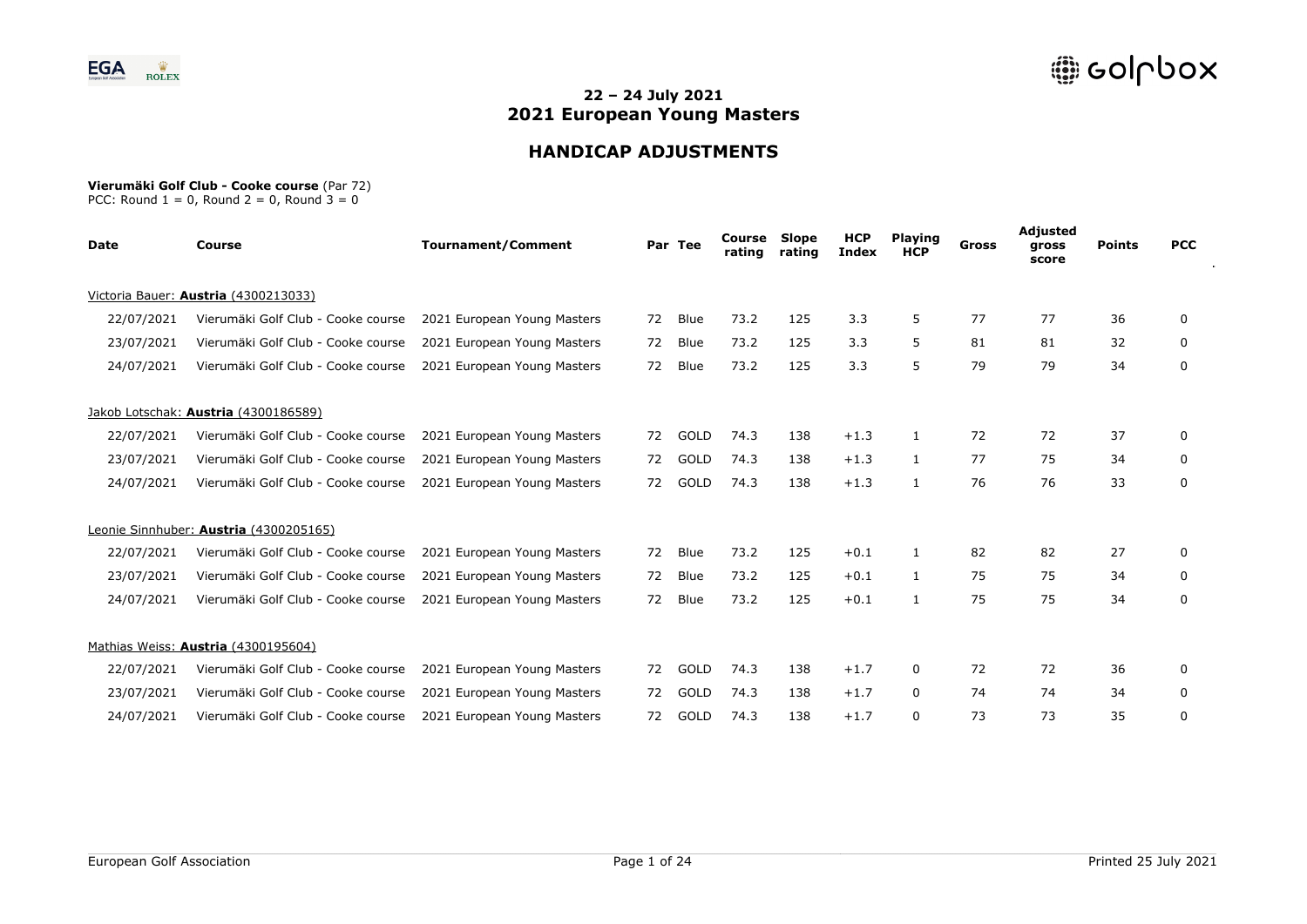

# **HANDICAP ADJUSTMENTS**

#### **Vierumäki Golf Club - Cooke course** (Par 72)

| <b>Date</b> | <b>Course</b>                      | <b>Tournament/Comment</b>   |    | Par Tee | Course<br>rating | Slope<br>rating | <b>HCP</b><br><b>Index</b> | <b>Playing</b><br><b>HCP</b> | Gross | Adjusted<br>gross<br>score | <b>Points</b> | <b>PCC</b> |
|-------------|------------------------------------|-----------------------------|----|---------|------------------|-----------------|----------------------------|------------------------------|-------|----------------------------|---------------|------------|
|             | Arnaud Antoin: Belgium (1010209)   |                             |    |         |                  |                 |                            |                              |       |                            |               |            |
| 22/07/2021  | Vierumäki Golf Club - Cooke course | 2021 European Young Masters | 72 | GOLD    | 74.3             | 138             | $+0.7$                     | 1                            | 78    | 78                         | 31            | 0          |
| 23/07/2021  | Vierumäki Golf Club - Cooke course | 2021 European Young Masters | 72 | GOLD    | 74.3             | 138             | $+0.7$                     | $\mathbf{1}$                 | 74    | 74                         | 35            | 0          |
| 24/07/2021  | Vierumäki Golf Club - Cooke course | 2021 European Young Masters | 72 | GOLD    | 74.3             | 138             | $+0.7$                     | $\mathbf{1}$                 | 80    | 80                         | 29            | 0          |
|             | Louise Cuyvers: Belgium (1015552)  |                             |    |         |                  |                 |                            |                              |       |                            |               |            |
| 22/07/2021  | Vierumäki Golf Club - Cooke course | 2021 European Young Masters | 72 | Blue    | 73.2             | 125             | $+1.6$                     | $-1$                         | 80    | 80                         | 27            | 0          |
| 23/07/2021  | Vierumäki Golf Club - Cooke course | 2021 European Young Masters | 72 | Blue    | 73.2             | 125             | $+1.6$                     | $-1$                         | 75    | 74                         | 33            | 0          |
| 24/07/2021  | Vierumäki Golf Club - Cooke course | 2021 European Young Masters | 72 | Blue    | 73.2             | 125             | $+1.6$                     | -1                           | 75    | 75                         | 32            | 0          |
|             | Savannah De Bock: Belgium (718812) |                             |    |         |                  |                 |                            |                              |       |                            |               |            |
| 22/07/2021  | Vierumäki Golf Club - Cooke course | 2021 European Young Masters | 72 | Blue    | 73.2             | 125             | $+5.9$                     | -5                           | 71    | 70                         | 33            | 0          |
| 23/07/2021  | Vierumäki Golf Club - Cooke course | 2021 European Young Masters | 72 | Blue    | 73.2             | 125             | $+5.9$                     | -5                           | 69    | 69                         | 34            | 0          |
| 24/07/2021  | Vierumäki Golf Club - Cooke course | 2021 European Young Masters | 72 | Blue    | 73.2             | 125             | $+5.9$                     | $-5$                         | 67    | 67                         | 36            | 0          |
|             | Kolya Wathelet: Belgium (1000909)  |                             |    |         |                  |                 |                            |                              |       |                            |               |            |
| 22/07/2021  | Vierumäki Golf Club - Cooke course | 2021 European Young Masters | 72 | GOLD    | 74.3             | 138             | $+0.2$                     | 2                            | 80    | 80                         | 30            | 0          |
| 23/07/2021  | Vierumäki Golf Club - Cooke course | 2021 European Young Masters | 72 | GOLD    | 74.3             | 138             | $+0.2$                     | 2                            | 84    | 83                         | 27            | 0          |
| 24/07/2021  | Vierumäki Golf Club - Cooke course | 2021 European Young Masters | 72 | GOLD    | 74.3             | 138             | $+0.2$                     | 2                            | 78    | 78                         | 32            | 0          |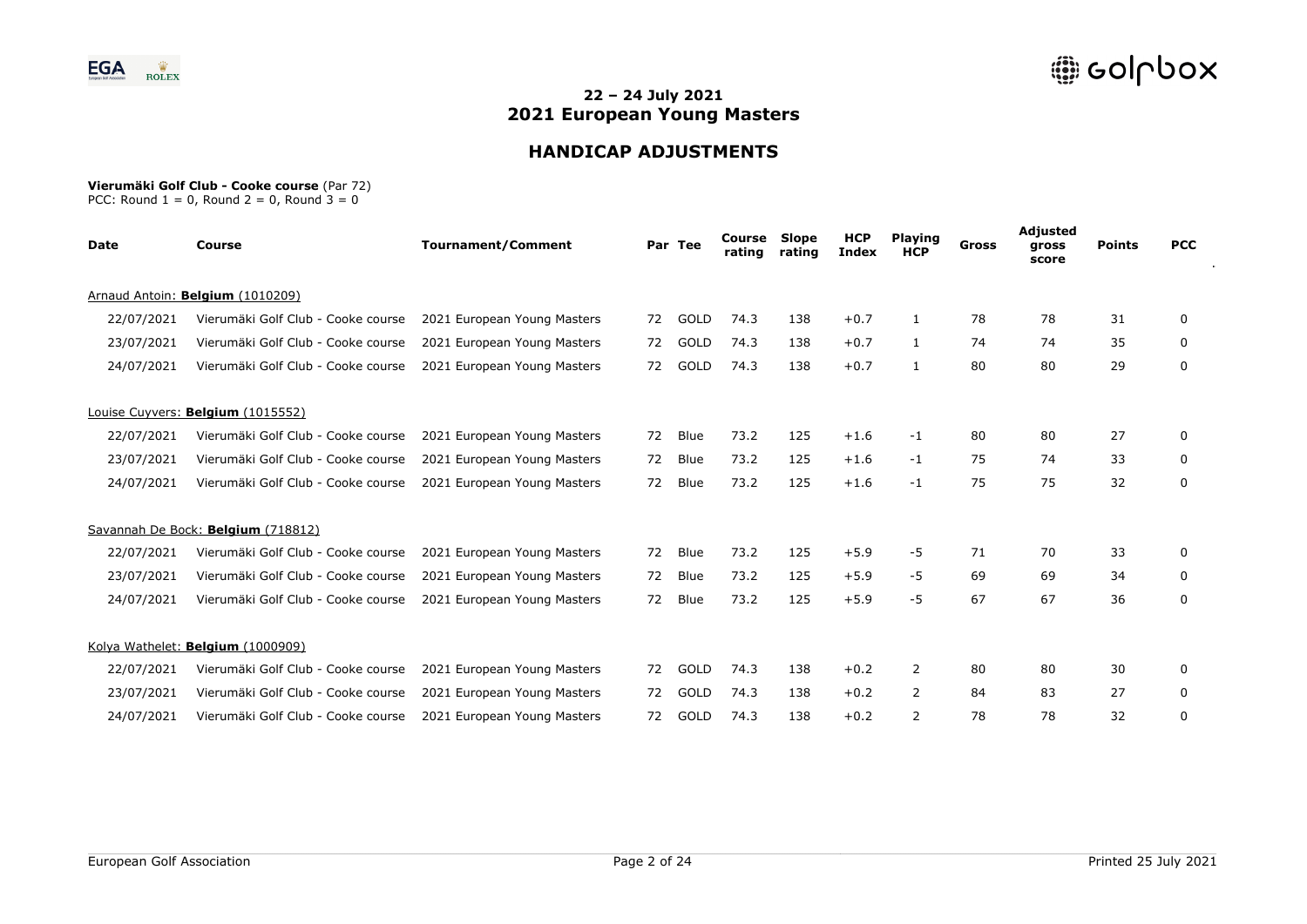

# **HANDICAP ADJUSTMENTS**

#### **Vierumäki Golf Club - Cooke course** (Par 72)

| <b>Date</b>                 | Course                               | <b>Tournament/Comment</b>   |    | Par Tee     | Course<br>rating | Slope<br>rating | <b>HCP</b><br><b>Index</b> | <b>Playing</b><br><b>HCP</b> | Gross | Adjusted<br>gross<br>score | <b>Points</b> | <b>PCC</b> |
|-----------------------------|--------------------------------------|-----------------------------|----|-------------|------------------|-----------------|----------------------------|------------------------------|-------|----------------------------|---------------|------------|
|                             | Victoria Georgieva: Bulgaria (5-305) |                             |    |             |                  |                 |                            |                              |       |                            |               |            |
| 22/07/2021                  | Vierumäki Golf Club - Cooke course   | 2021 European Young Masters | 72 | Blue        | 73.2             | 125             | 6.1                        | 8                            | 81    | 81                         | 35            | 0          |
| 23/07/2021                  | Vierumäki Golf Club - Cooke course   | 2021 European Young Masters | 72 | Blue        | 73.2             | 125             | 6.1                        | 8                            | 81    | 81                         | 35            | 0          |
| 24/07/2021                  | Vierumäki Golf Club - Cooke course   | 2021 European Young Masters | 72 | Blue        | 73.2             | 125             | 6.1                        | 8                            | 77    | 77                         | 39            | 0          |
|                             | Hristo Yanakiev: Bulgaria (5-147)    |                             |    |             |                  |                 |                            |                              |       |                            |               |            |
| 22/07/2021                  | Vierumäki Golf Club - Cooke course   | 2021 European Young Masters | 72 | GOLD        | 74.3             | 138             | 1.7                        | 4                            | 78    | 75                         | 37            | 0          |
| 23/07/2021                  | Vierumäki Golf Club - Cooke course   | 2021 European Young Masters | 72 | GOLD        | 74.3             | 138             | 1.6                        | 4                            | 76    | 76                         | 36            | 0          |
| 24/07/2021                  | Vierumäki Golf Club - Cooke course   | 2021 European Young Masters | 72 | GOLD        | 74.3             | 138             | 1.6                        | 4                            | 72    | 72                         | 40            | 0          |
|                             | Timotej Formanek: Czech Republic     |                             |    |             |                  |                 |                            |                              |       |                            |               |            |
| 22/07/2021                  | Vierumäki Golf Club - Cooke course   | 2021 European Young Masters | 72 | GOLD        | 74.3             | 138             | $+3.6$                     | $-2$                         | 75    | 75                         | 31            | 0          |
| 23/07/2021                  | Vierumäki Golf Club - Cooke course   | 2021 European Young Masters | 72 | GOLD        | 74.3             | 138             | $+3.6$                     | $-2$                         | 74    | 74                         | 32            | 0          |
| 24/07/2021                  | Vierumäki Golf Club - Cooke course   | 2021 European Young Masters | 72 | <b>GOLD</b> | 74.3             | 138             | $+3.6$                     | $-2$                         | 76    | 76                         | 30            | 0          |
| Jakub Janda: Czech Republic |                                      |                             |    |             |                  |                 |                            |                              |       |                            |               |            |
| 22/07/2021                  | Vierumäki Golf Club - Cooke course   | 2021 European Young Masters | 72 | GOLD        | 74.3             | 138             | $+3.7$                     | $-2$                         | 73    | 73                         | 33            | 0          |
| 23/07/2021                  | Vierumäki Golf Club - Cooke course   | 2021 European Young Masters | 72 | GOLD        | 74.3             | 138             | $+3.7$                     | $-2$                         | 79    | 79                         | 27            | 0          |
| 24/07/2021                  | Vierumäki Golf Club - Cooke course   | 2021 European Young Masters | 72 | GOLD        | 74.3             | 138             | $+3.7$                     | -2                           | 74    | 74                         | 32            | 0          |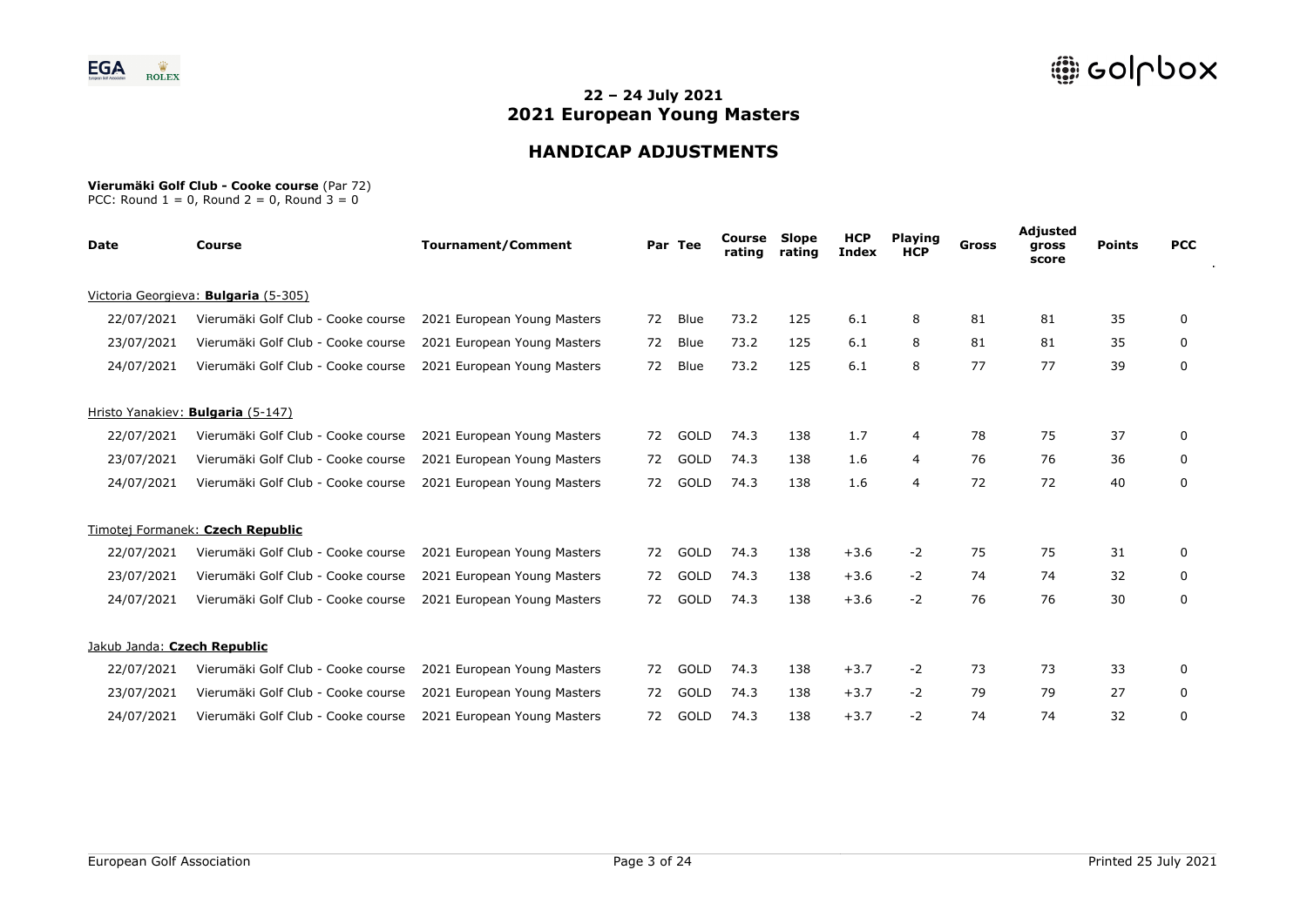

# **HANDICAP ADJUSTMENTS**

#### **Vierumäki Golf Club - Cooke course** (Par 72)

| Date       | <b>Course</b>                                        | <b>Tournament/Comment</b>   |    | Par Tee | Course<br>rating | Slope<br>rating | <b>HCP</b><br><b>Index</b> | <b>Playing</b><br><b>HCP</b> | Gross | Adjusted<br>gross<br>score | <b>Points</b> | <b>PCC</b>   |
|------------|------------------------------------------------------|-----------------------------|----|---------|------------------|-----------------|----------------------------|------------------------------|-------|----------------------------|---------------|--------------|
|            | Klara Sionkova: Czech Republic                       |                             |    |         |                  |                 |                            |                              |       |                            |               |              |
| 22/07/2021 | Vierumäki Golf Club - Cooke course                   | 2021 European Young Masters | 72 | Blue    | 73.2             | 125             | $+3.6$                     | -3                           | 73    | 73                         | 32            | 0            |
| 23/07/2021 | Vierumäki Golf Club - Cooke course                   | 2021 European Young Masters | 72 | Blue    | 73.2             | 125             | $+3.6$                     | $-3$                         | 75    | 75                         | 30            | 0            |
| 24/07/2021 | Vierumäki Golf Club - Cooke course                   | 2021 European Young Masters | 72 | Blue    | 73.2             | 125             | $+3.6$                     | $-3$                         | 75    | 74                         | 31            | 0            |
|            | Denisa Vodickova: Czech Republic                     |                             |    |         |                  |                 |                            |                              |       |                            |               |              |
| 22/07/2021 | Vierumäki Golf Club - Cooke course                   | 2021 European Young Masters | 72 | Blue    | 73.2             | 125             | $+4.8$                     | -4                           | 69    | 69                         | 35            | 0            |
| 23/07/2021 | Vierumäki Golf Club - Cooke course                   | 2021 European Young Masters | 72 | Blue    | 73.2             | 125             | $+4.8$                     | -4                           | 68    | 68                         | 36            | 0            |
| 24/07/2021 | Vierumäki Golf Club - Cooke course                   | 2021 European Young Masters | 72 | Blue    | 73.2             | 125             | $+4.8$                     | -4                           | 70    | 70                         | 34            | 0            |
|            | Mellissa Augusta Løvestad Johansen: Denmark (4-2981) |                             |    |         |                  |                 |                            |                              |       |                            |               |              |
| 22/07/2021 | Vierumäki Golf Club - Cooke course                   | 2021 European Young Masters | 72 | Blue    | 73.2             | 125             | $+1.8$                     | $-1$                         | 78    | 78                         | 29            | $\mathbf{0}$ |
| 23/07/2021 | Vierumäki Golf Club - Cooke course                   | 2021 European Young Masters | 72 | Blue    | 73.2             | 125             | $+1.4$                     | 0                            | 69    | 69                         | 39            | 0            |
| 24/07/2021 | Vierumäki Golf Club - Cooke course                   | 2021 European Young Masters | 72 | Blue    | 73.2             | 125             | $+1.8$                     | $-1$                         | 75    | 75                         | 32            | 0            |
|            | Viola Kruse: Denmark (17-20519)                      |                             |    |         |                  |                 |                            |                              |       |                            |               |              |
| 22/07/2021 | Vierumäki Golf Club - Cooke course                   | 2021 European Young Masters | 72 | Blue    | 73.2             | 125             | $+2.6$                     | $-2$                         | 77    | 77                         | 29            | 0            |
| 23/07/2021 | Vierumäki Golf Club - Cooke course                   | 2021 European Young Masters | 72 | Blue    | 73.2             | 125             | $+2.5$                     | $-2$                         | 75    | 75                         | 31            | 0            |
| 24/07/2021 | Vierumäki Golf Club - Cooke course                   | 2021 European Young Masters | 72 | Blue    | 73.2             | 125             | $+1.9$                     | $-1$                         | 75    | 75                         | 32            | 0            |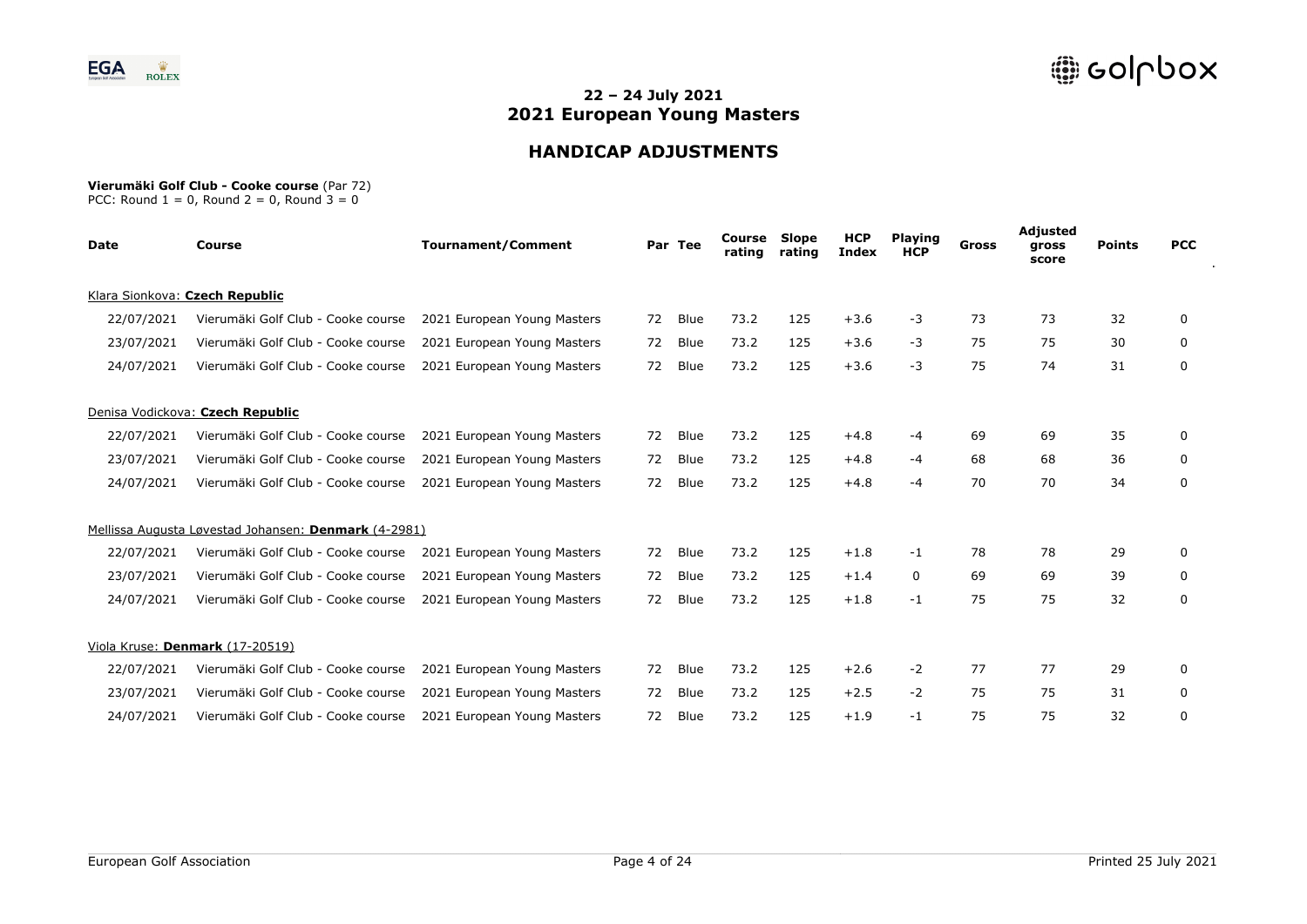

# **HANDICAP ADJUSTMENTS**

#### **Vierumäki Golf Club - Cooke course** (Par 72)

| <b>Date</b> | <b>Course</b>                             | <b>Tournament/Comment</b>   |    | Par Tee | Course<br>rating | Slope<br>rating | <b>HCP</b><br><b>Index</b> | <b>Playing</b><br><b>HCP</b> | Gross | Adjusted<br>gross<br>score | <b>Points</b> | <b>PCC</b> |
|-------------|-------------------------------------------|-----------------------------|----|---------|------------------|-----------------|----------------------------|------------------------------|-------|----------------------------|---------------|------------|
|             | Bertil Johan Lykkeberg: Denmark (72-3427) |                             |    |         |                  |                 |                            |                              |       |                            |               |            |
| 22/07/2021  | Vierumäki Golf Club - Cooke course        | 2021 European Young Masters | 72 | GOLD    | 74.3             | 138             | $+2.4$                     | $-1$                         | 74    | 73                         | 34            | 0          |
| 23/07/2021  | Vierumäki Golf Club - Cooke course        | 2021 European Young Masters | 72 | GOLD    | 74.3             | 138             | $+2.4$                     | $-1$                         | 70    | 70                         | 37            | 0          |
| 24/07/2021  | Vierumäki Golf Club - Cooke course        | 2021 European Young Masters | 72 | GOLD    | 74.3             | 138             | $+2.7$                     | $-1$                         | 74    | 74                         | 33            | $\Omega$   |
|             | Emil Elkjær Petersen: Denmark (94-3304)   |                             |    |         |                  |                 |                            |                              |       |                            |               |            |
| 22/07/2021  | Vierumäki Golf Club - Cooke course        | 2021 European Young Masters | 72 | GOLD    | 74.3             | 138             | $+3.0$                     | -1                           | 79    | 76                         | 31            | 0          |
| 23/07/2021  | Vierumäki Golf Club - Cooke course        | 2021 European Young Masters | 72 | GOLD    | 74.3             | 138             | $+2.9$                     | $-1$                         | 72    | 72                         | 35            | 0          |
| 24/07/2021  | Vierumäki Golf Club - Cooke course        | 2021 European Young Masters | 72 | GOLD    | 74.3             | 138             | $+2.8$                     | $-1$                         | 75    | 75                         | 32            | 0          |
|             | Ruut Kangust: Estonia (3-1175)            |                             |    |         |                  |                 |                            |                              |       |                            |               |            |
| 22/07/2021  | Vierumäki Golf Club - Cooke course        | 2021 European Young Masters | 72 | GOLD    | 74.3             | 138             | $+2.2$                     | 0                            | 83    | 83                         | 25            | 0          |
| 23/07/2021  | Vierumäki Golf Club - Cooke course        | 2021 European Young Masters | 72 | GOLD    | 74.3             | 138             | $+2.2$                     | 0                            | 75    | 75                         | 33            | 0          |
| 24/07/2021  | Vierumäki Golf Club - Cooke course        | 2021 European Young Masters | 72 | GOLD    | 74.3             | 138             | $+2.2$                     | $\Omega$                     | 72    | 72                         | 36            | 0          |
|             | Ralf Johan Kivi: Estonia (1-3897)         |                             |    |         |                  |                 |                            |                              |       |                            |               |            |
| 22/07/2021  | Vierumäki Golf Club - Cooke course        | 2021 European Young Masters | 72 | GOLD    | 74.3             | 138             | $+1.0$                     |                              | 73    | 73                         | 36            | 0          |
| 23/07/2021  | Vierumäki Golf Club - Cooke course        | 2021 European Young Masters | 72 | GOLD    | 74.3             | 138             | $+1.2$                     | $\mathbf{1}$                 | 81    | 81                         | 28            | 0          |
| 24/07/2021  | Vierumäki Golf Club - Cooke course        | 2021 European Young Masters | 72 | GOLD    | 74.3             | 138             | $+1.2$                     |                              | 74    | 74                         | 35            | 0          |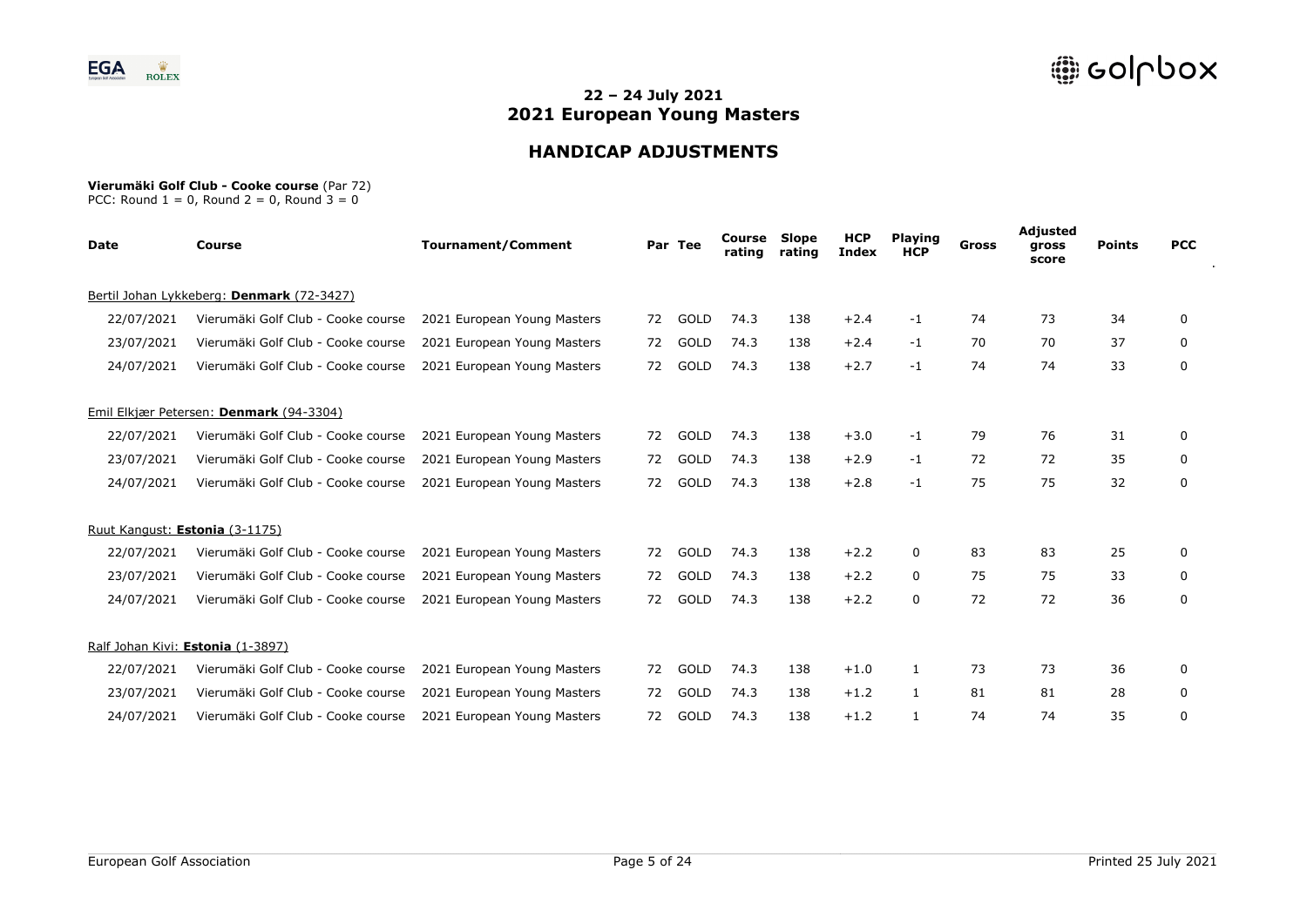

# **HANDICAP ADJUSTMENTS**

#### **Vierumäki Golf Club - Cooke course** (Par 72)

| <b>Date</b>                    | <b>Course</b>                            | <b>Tournament/Comment</b>   |    | Par Tee     | Course<br>rating | Slope<br>rating | <b>HCP</b><br><b>Index</b> | <b>Playing</b><br><b>HCP</b> | <b>Gross</b> | Adjusted<br>gross<br>score | <b>Points</b> | <b>PCC</b> |
|--------------------------------|------------------------------------------|-----------------------------|----|-------------|------------------|-----------------|----------------------------|------------------------------|--------------|----------------------------|---------------|------------|
|                                | Elizaveta Sofia Reemet: Estonia (3-1535) |                             |    |             |                  |                 |                            |                              |              |                            |               |            |
| 22/07/2021                     | Vierumäki Golf Club - Cooke course       | 2021 European Young Masters | 72 | <b>Blue</b> | 73.2             | 125             | $+1.4$                     | 0                            | 77           | 77                         | 31            | 0          |
| 23/07/2021                     | Vierumäki Golf Club - Cooke course       | 2021 European Young Masters | 72 | <b>Blue</b> | 73.2             | 125             | $+1.1$                     | 0                            | 81           | 81                         | 27            | 0          |
| 24/07/2021                     | Vierumäki Golf Club - Cooke course       | 2021 European Young Masters | 72 | Blue        | 73.2             | 125             | $+1.1$                     | $\mathbf 0$                  | 74           | 74                         | 34            | 0          |
| Isabel Sirel: Estonia (3-1185) |                                          |                             |    |             |                  |                 |                            |                              |              |                            |               |            |
| 22/07/2021                     | Vierumäki Golf Club - Cooke course       | 2021 European Young Masters | 72 | <b>Blue</b> | 73.2             | 125             | 8.3                        | 10                           | 85           | 85                         | 33            | 0          |
| 23/07/2021                     | Vierumäki Golf Club - Cooke course       | 2021 European Young Masters | 72 | Blue        | 73.2             | 125             | 8.4                        | 10                           | 89           | 88                         | 30            | 0          |
| 24/07/2021                     | Vierumäki Golf Club - Cooke course       | 2021 European Young Masters | 72 | Blue        | 73.2             | 125             | 8.4                        | 10                           | 89           | 86                         | 32            | 0          |
|                                | Josefiina Anttila: Finland (104-1633)    |                             |    |             |                  |                 |                            |                              |              |                            |               |            |
| 22/07/2021                     | Vierumäki Golf Club - Cooke course       | 2021 European Young Masters | 72 | <b>Blue</b> | 73.2             | 125             | 2.1                        | $\overline{4}$               | 90           | 88                         | 24            |            |
| 23/07/2021                     | Vierumäki Golf Club - Cooke course       | 2021 European Young Masters | 72 | <b>Blue</b> | 73.2             | 125             | 2.1                        | 4                            | 80           | 80                         | 32            |            |
| 24/07/2021                     | Vierumäki Golf Club - Cooke course       | 2021 European Young Masters | 72 | Blue        | 73.2             | 125             | 2.1                        | $\overline{4}$               | 72           | 72                         | 40            |            |
|                                | Leevi Hellberg: Finland (32-3863)        |                             |    |             |                  |                 |                            |                              |              |                            |               |            |
| 22/07/2021                     | Vierumäki Golf Club - Cooke course       | 2021 European Young Masters | 72 | GOLD        | 74.3             | 138             | $+2.5$                     | -1                           | 72           | 72                         | 35            |            |
| 23/07/2021                     | Vierumäki Golf Club - Cooke course       | 2021 European Young Masters | 72 | GOLD        | 74.3             | 138             | $+2.7$                     | -1                           | 72           | 72                         | 35            |            |
| 24/07/2021                     | Vierumäki Golf Club - Cooke course       | 2021 European Young Masters | 72 | GOLD        | 74.3             | 138             | $+2.7$                     | -1                           | 78           | 77                         | 30            |            |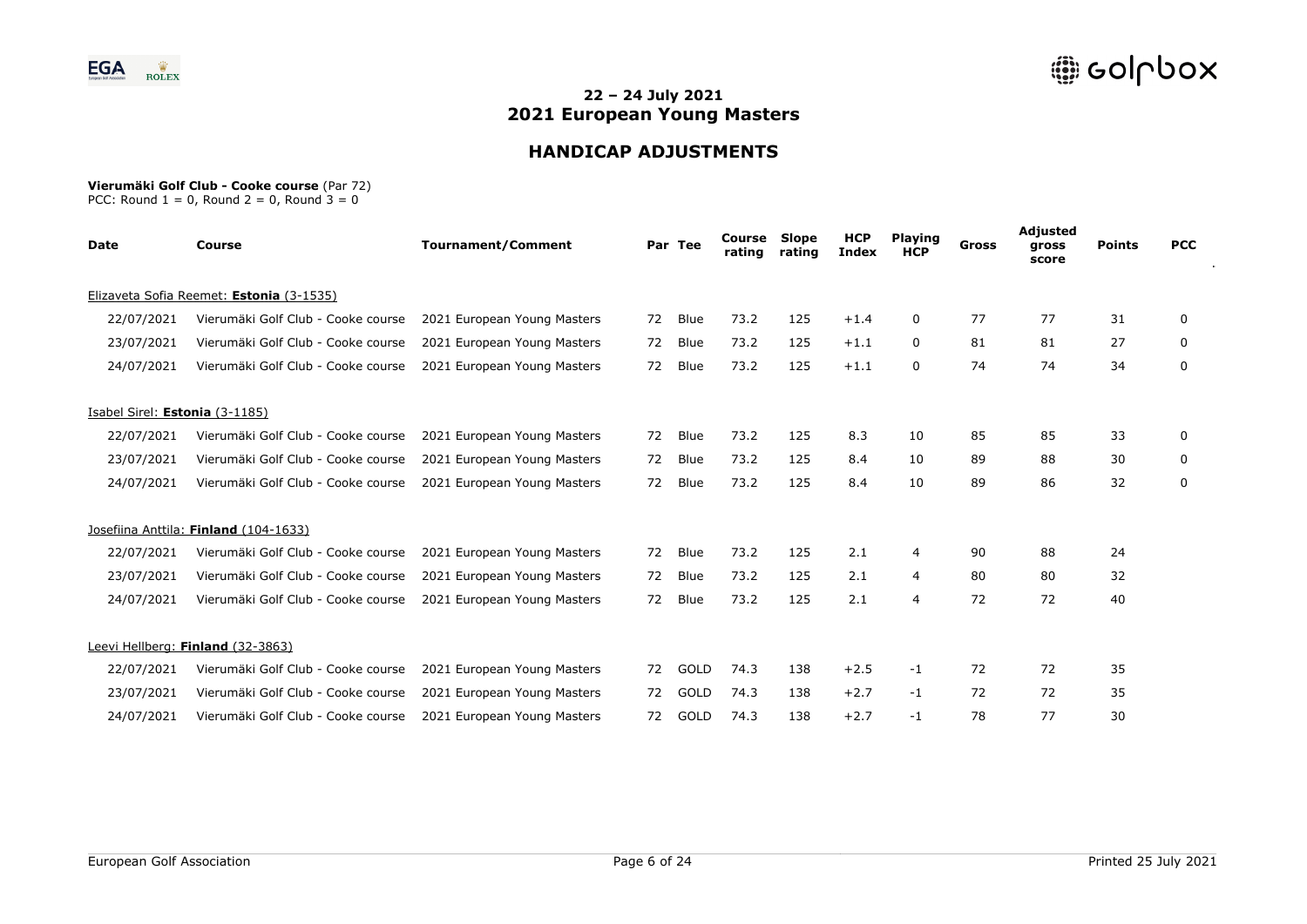

# **HANDICAP ADJUSTMENTS**

#### **Vierumäki Golf Club - Cooke course** (Par 72)

| <b>Date</b>          | <b>Course</b>                      | <b>Tournament/Comment</b>   |    | Par Tee     | Course<br>rating | Slope<br>rating | <b>HCP</b><br><b>Index</b> | <b>Playing</b><br><b>HCP</b> | <b>Gross</b> | <b>Adjusted</b><br>gross<br>score | <b>Points</b> | <b>PCC</b> |
|----------------------|------------------------------------|-----------------------------|----|-------------|------------------|-----------------|----------------------------|------------------------------|--------------|-----------------------------------|---------------|------------|
|                      | Arttu Kulmala: Finland (4-2656)    |                             |    |             |                  |                 |                            |                              |              |                                   |               |            |
| 22/07/2021           | Vierumäki Golf Club - Cooke course | 2021 European Young Masters | 72 | GOLD        | 74.3             | 138             | $+1.0$                     | 1                            | 83           | 82                                | 27            |            |
| 23/07/2021           | Vierumäki Golf Club - Cooke course | 2021 European Young Masters | 72 | GOLD        | 74.3             | 138             | $+0.7$                     | 1                            | 77           | 77                                | 32            |            |
| 24/07/2021           | Vierumäki Golf Club - Cooke course | 2021 European Young Masters | 72 | GOLD        | 74.3             | 138             | $+0.7$                     | 1                            | 75           | 75                                | 34            |            |
|                      | Sandra Palin: Finland (15-8478)    |                             |    |             |                  |                 |                            |                              |              |                                   |               |            |
| 22/07/2021           | Vierumäki Golf Club - Cooke course | 2021 European Young Masters | 72 | <b>Blue</b> | 73.2             | 125             | 1.0                        | 2                            | 82           | 82                                | 28            |            |
| 23/07/2021           | Vierumäki Golf Club - Cooke course | 2021 European Young Masters | 72 | Blue        | 73.2             | 125             | 1.0                        | 2                            | 80           | 80                                | 30            |            |
| 24/07/2021           | Vierumäki Golf Club - Cooke course | 2021 European Young Masters | 72 | Blue        | 73.2             | 125             | 1.0                        | 2                            | 78           | 76                                | 34            |            |
| Inès Archer: France  |                                    |                             |    |             |                  |                 |                            |                              |              |                                   |               |            |
| 22/07/2021           | Vierumäki Golf Club - Cooke course | 2021 European Young Masters | 72 | Blue        | 73.2             | 125             | $+3.8$                     | $-3$                         | 71           | 71                                | 34            | 0          |
| 23/07/2021           | Vierumäki Golf Club - Cooke course | 2021 European Young Masters | 72 | Blue        | 73.2             | 125             | $+3.8$                     | $-3$                         | 73           | 73                                | 32            | 0          |
| 24/07/2021           | Vierumäki Golf Club - Cooke course | 2021 European Young Masters | 72 | Blue        | 73.2             | 125             | $+3.8$                     | $-3$                         | 71           | 71                                | 34            | 0          |
| Noa Auch-Roy: France |                                    |                             |    |             |                  |                 |                            |                              |              |                                   |               |            |
| 22/07/2021           | Vierumäki Golf Club - Cooke course | 2021 European Young Masters | 72 | GOLD        | 74.3             | 138             | $+3.3$                     | $-2$                         | 75           | 75                                | 31            | 0          |
| 23/07/2021           | Vierumäki Golf Club - Cooke course | 2021 European Young Masters | 72 | GOLD        | 74.3             | 138             | $+3.3$                     | $-2$                         | 68           | 68                                | 38            | 0          |
| 24/07/2021           | Vierumäki Golf Club - Cooke course | 2021 European Young Masters | 72 | GOLD        | 74.3             | 138             | $+3.3$                     | $-2$                         | 73           | 73                                | 33            | 0          |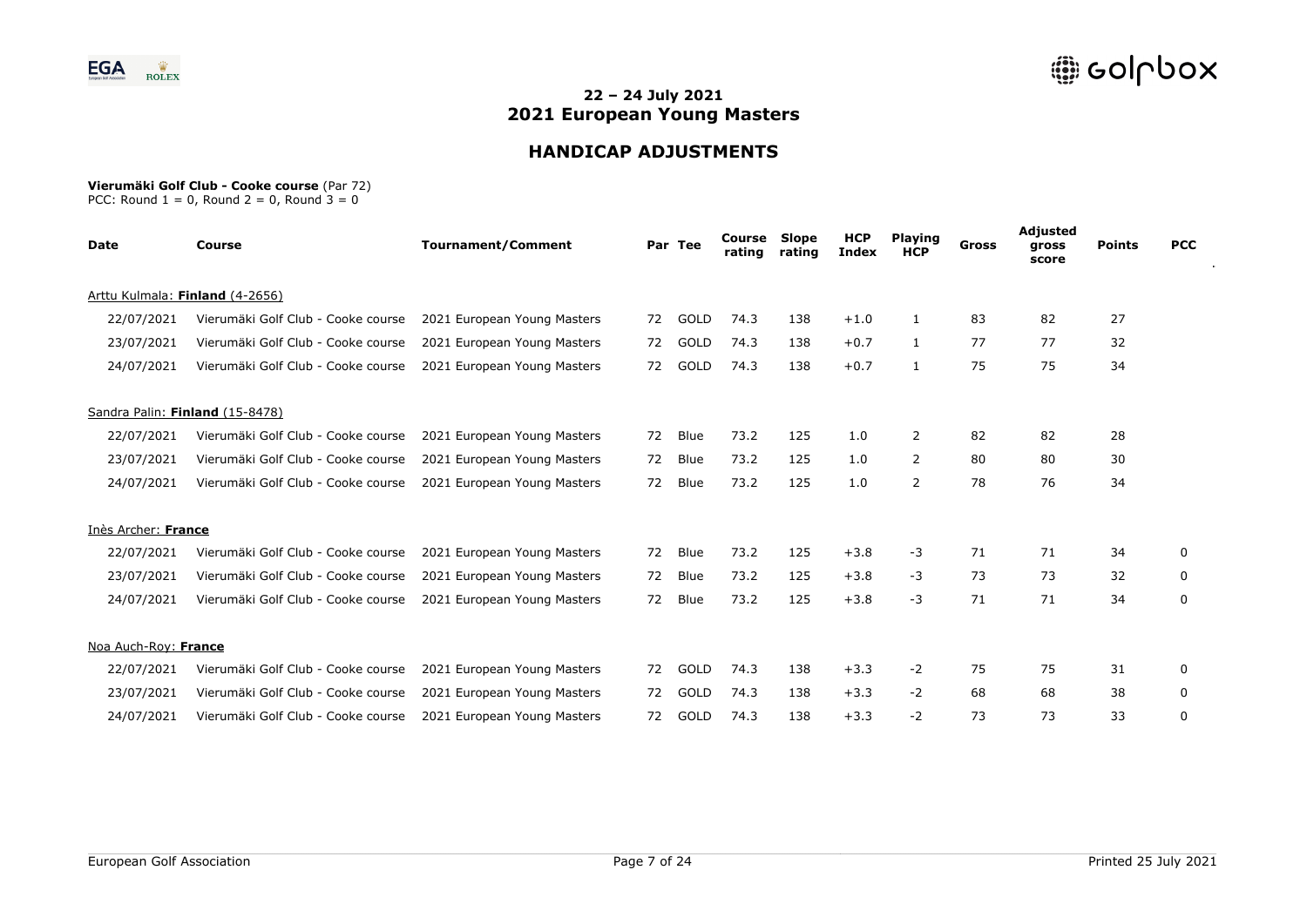

# **HANDICAP ADJUSTMENTS**

#### **Vierumäki Golf Club - Cooke course** (Par 72)

| Date                     | <b>Course</b>                      | <b>Tournament/Comment</b>   |    | Par Tee     | Course<br>rating | Slope<br>rating | <b>HCP</b><br><b>Index</b> | <b>Playing</b><br><b>HCP</b> | Gross | Adjusted<br>gross<br>score | <b>Points</b> | <b>PCC</b>   |
|--------------------------|------------------------------------|-----------------------------|----|-------------|------------------|-----------------|----------------------------|------------------------------|-------|----------------------------|---------------|--------------|
| Vairana Heck: France     |                                    |                             |    |             |                  |                 |                            |                              |       |                            |               |              |
| 22/07/2021               | Vierumäki Golf Club - Cooke course | 2021 European Young Masters | 72 | Blue        | 73.2             | 125             | $+4.8$                     | -4                           | 76    | 76                         | 28            | 0            |
| 23/07/2021               | Vierumäki Golf Club - Cooke course | 2021 European Young Masters | 72 | Blue        | 73.2             | 125             | $+4.8$                     | -4                           | 72    | 72                         | 32            | 0            |
| 24/07/2021               | Vierumäki Golf Club - Cooke course | 2021 European Young Masters | 72 | Blue        | 73.2             | 125             | $+4.8$                     | $-4$                         | 66    | 66                         | 38            | 0            |
| Valentin Luna: France    |                                    |                             |    |             |                  |                 |                            |                              |       |                            |               |              |
| 22/07/2021               | Vierumäki Golf Club - Cooke course | 2021 European Young Masters | 72 | GOLD        | 74.3             | 138             | $+2.0$                     | 0                            | 72    | 72                         | 36            | 0            |
| 23/07/2021               | Vierumäki Golf Club - Cooke course | 2021 European Young Masters | 72 | GOLD        | 74.3             | 138             | $+2.0$                     | 0                            | 70    | 70                         | 38            | 0            |
| 24/07/2021               | Vierumäki Golf Club - Cooke course | 2021 European Young Masters | 72 | GOLD        | 74.3             | 138             | $+2.0$                     | 0                            | 79    | 78                         | 30            | 0            |
| Helen Briem: Germany     |                                    |                             |    |             |                  |                 |                            |                              |       |                            |               |              |
| 22/07/2021               | Vierumäki Golf Club - Cooke course | 2021 European Young Masters | 72 | Blue        | 73.2             | 125             | $+6.3$                     | -6                           | 69    | 69                         | 33            | $\mathbf{0}$ |
| 23/07/2021               | Vierumäki Golf Club - Cooke course | 2021 European Young Masters | 72 | Blue        | 73.2             | 125             | $+6.3$                     | -6                           | 71    | 71                         | 31            | 0            |
| 24/07/2021               | Vierumäki Golf Club - Cooke course | 2021 European Young Masters | 72 | Blue        | 73.2             | 125             | $+6.3$                     | -6                           | 65    | 65                         | 37            | 0            |
| Philippa Gollan: Germany |                                    |                             |    |             |                  |                 |                            |                              |       |                            |               |              |
| 22/07/2021               | Vierumäki Golf Club - Cooke course | 2021 European Young Masters | 72 | <b>Blue</b> | 73.2             | 125             | $+4.9$                     | -4                           | 74    | 74                         | 30            | 0            |
| 23/07/2021               | Vierumäki Golf Club - Cooke course | 2021 European Young Masters | 72 | Blue        | 73.2             | 125             | $+4.9$                     | -4                           | 69    | 68                         | 36            | 0            |
| 24/07/2021               | Vierumäki Golf Club - Cooke course | 2021 European Young Masters | 72 | Blue        | 73.2             | 125             | $+4.9$                     | $-4$                         | 76    | 75                         | 29            | 0            |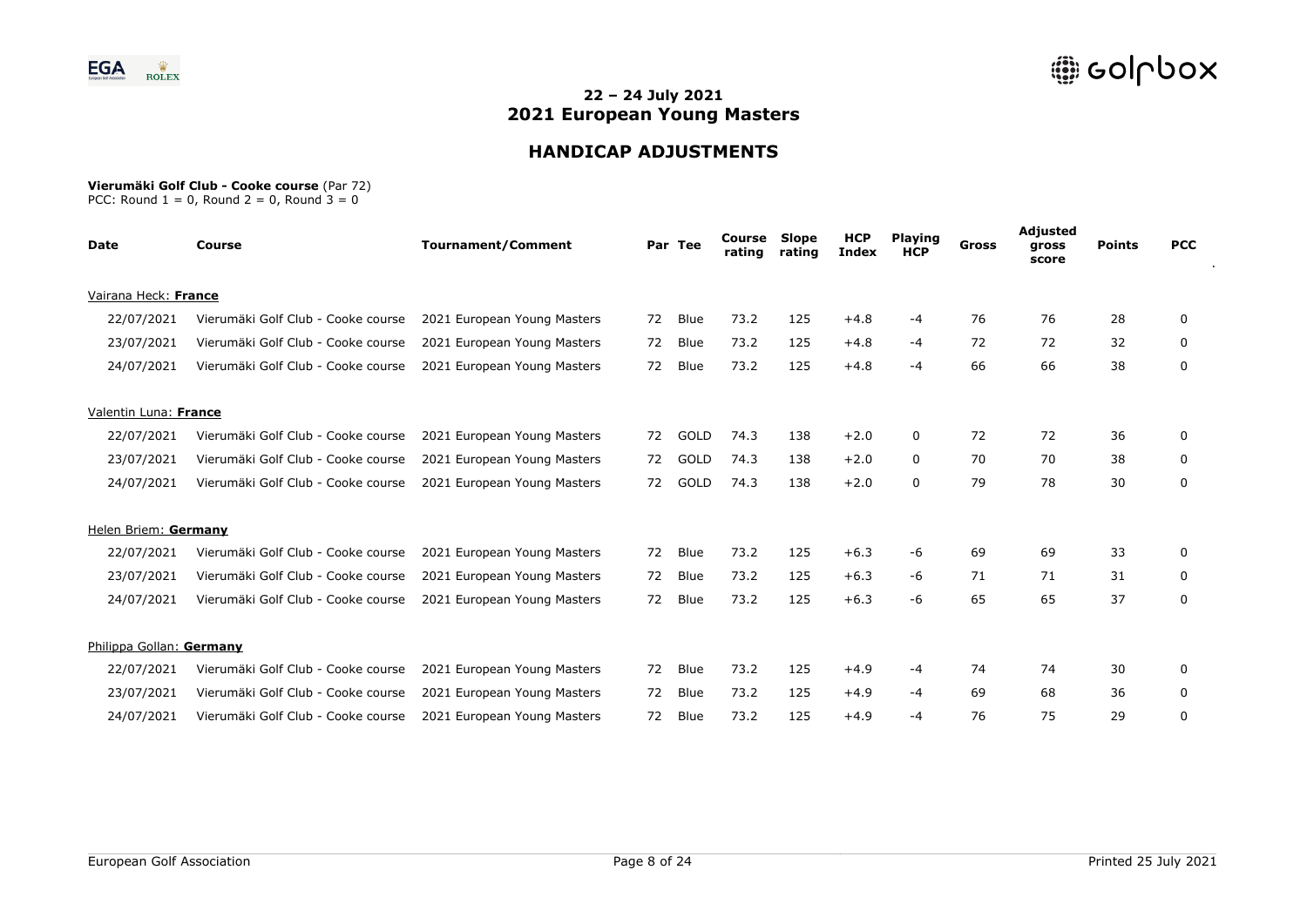

# **HANDICAP ADJUSTMENTS**

#### **Vierumäki Golf Club - Cooke course** (Par 72)

| Date                       | <b>Course</b>                      | <b>Tournament/Comment</b>   |    | Par Tee | Course<br>rating | Slope<br>rating | <b>HCP</b><br><b>Index</b> | <b>Playing</b><br><b>HCP</b> | Gross | Adjusted<br>gross<br>score | <b>Points</b> | <b>PCC</b>   |
|----------------------------|------------------------------------|-----------------------------|----|---------|------------------|-----------------|----------------------------|------------------------------|-------|----------------------------|---------------|--------------|
| Peer Wernicke: Germany     |                                    |                             |    |         |                  |                 |                            |                              |       |                            |               |              |
| 22/07/2021                 | Vierumäki Golf Club - Cooke course | 2021 European Young Masters | 72 | GOLD    | 74.3             | 138             | $+3.5$                     | $-2$                         | 74    | 74                         | 32            | 0            |
| 23/07/2021                 | Vierumäki Golf Club - Cooke course | 2021 European Young Masters | 72 | GOLD    | 74.3             | 138             | $+3.5$                     | $-2$                         | 72    | 72                         | 34            | 0            |
| 24/07/2021                 | Vierumäki Golf Club - Cooke course | 2021 European Young Masters | 72 | GOLD    | 74.3             | 138             | $+3.5$                     | $-2$                         | 70    | 70                         | 36            | 0            |
| Tim Wiedemeyer: Germany    |                                    |                             |    |         |                  |                 |                            |                              |       |                            |               |              |
| 22/07/2021                 | Vierumäki Golf Club - Cooke course | 2021 European Young Masters | 72 | GOLD    | 74.3             | 138             | $+4.8$                     | -4                           | 65    | 65                         | 39            | 0            |
| 23/07/2021                 | Vierumäki Golf Club - Cooke course | 2021 European Young Masters | 72 | GOLD    | 74.3             | 138             | $+4.8$                     | -4                           | 71    | 71                         | 33            | 0            |
| 24/07/2021                 | Vierumäki Golf Club - Cooke course | 2021 European Young Masters | 72 | GOLD    | 74.3             | 138             | $+4.8$                     | -4                           | 76    | 74                         | 30            | 0            |
| Emma Jaczkovics: Hungary   |                                    |                             |    |         |                  |                 |                            |                              |       |                            |               |              |
| 22/07/2021                 | Vierumäki Golf Club - Cooke course | 2021 European Young Masters | 72 | Blue    | 73.2             | 125             | 1.6                        | 3                            | 74    | 74                         | 37            | $\mathbf{0}$ |
| 23/07/2021                 | Vierumäki Golf Club - Cooke course | 2021 European Young Masters | 72 | Blue    | 73.2             | 125             | 1.6                        | 3                            | 78    | 78                         | 33            | 0            |
| 24/07/2021                 | Vierumäki Golf Club - Cooke course | 2021 European Young Masters | 72 | Blue    | 73.2             | 125             | 1.6                        | 3                            | 82    | 82                         | 29            | 0            |
| Ádám Endre Károly: Hungary |                                    |                             |    |         |                  |                 |                            |                              |       |                            |               |              |
| 22/07/2021                 | Vierumäki Golf Club - Cooke course | 2021 European Young Masters | 72 | GOLD    | 74.3             | 138             | 3.6                        | 7                            | 92    | 92                         | 23            | 0            |
| 23/07/2021                 | Vierumäki Golf Club - Cooke course | 2021 European Young Masters | 72 | GOLD    | 74.3             | 138             | 3.6                        | 7                            | 85    | 85                         | 30            | 0            |
| 24/07/2021                 | Vierumäki Golf Club - Cooke course | 2021 European Young Masters | 72 | GOLD    | 74.3             | 138             | 3.6                        | 7                            | 82    | 82                         | 33            | 0            |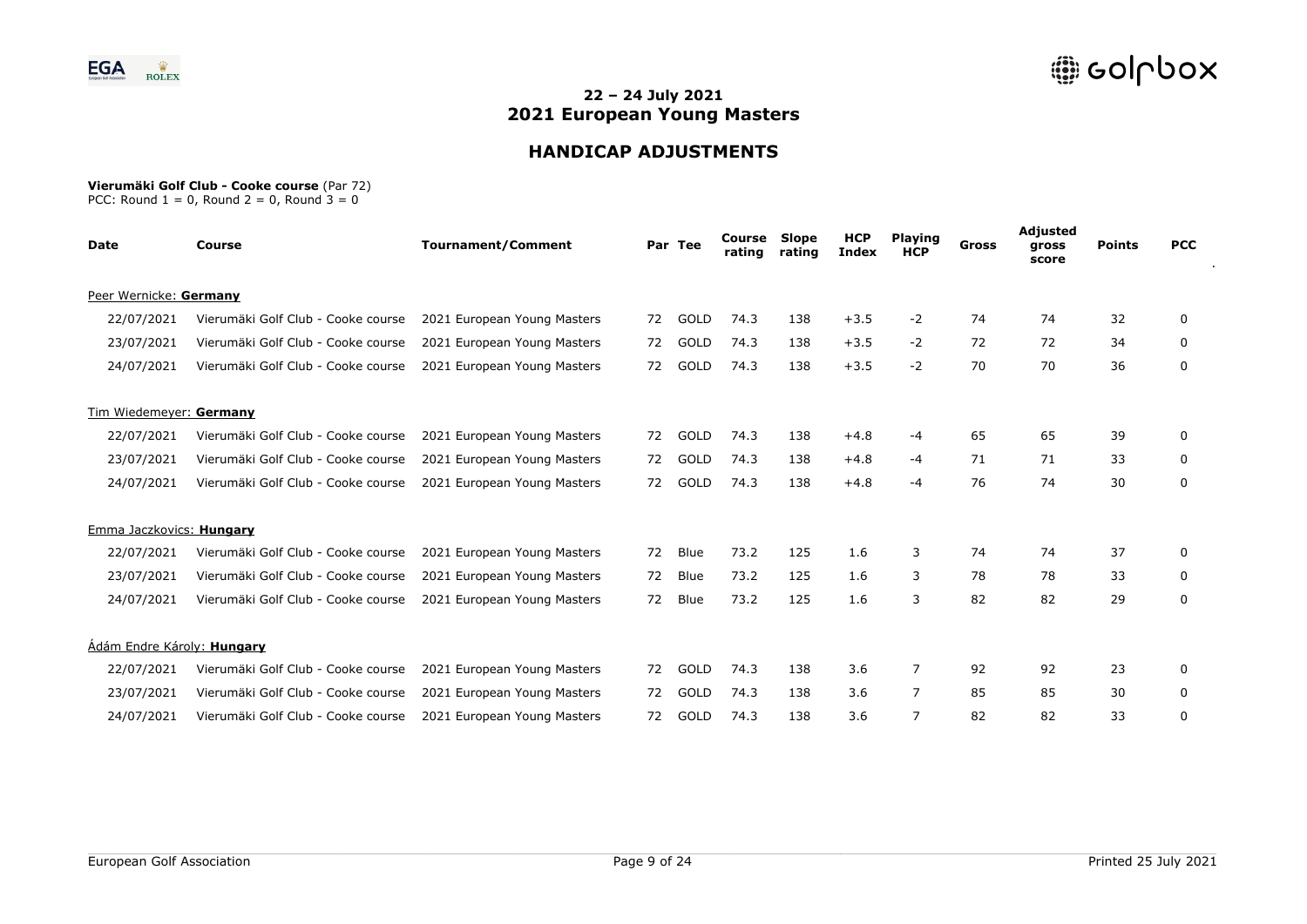

# **HANDICAP ADJUSTMENTS**

#### **Vierumäki Golf Club - Cooke course** (Par 72)

| <b>Date</b>             | <b>Course</b>                             | <b>Tournament/Comment</b>   |    | Par Tee | Course<br>rating | <b>Slope</b><br>rating | <b>HCP</b><br><b>Index</b> | <b>Playing</b><br><b>HCP</b> | Gross | Adjusted<br>gross<br>score | <b>Points</b> | <b>PCC</b> |
|-------------------------|-------------------------------------------|-----------------------------|----|---------|------------------|------------------------|----------------------------|------------------------------|-------|----------------------------|---------------|------------|
|                         | Bence Sámuel Somogyi: Hungary             |                             |    |         |                  |                        |                            |                              |       |                            |               |            |
| 22/07/2021              | Vierumäki Golf Club - Cooke course        | 2021 European Young Masters | 72 | GOLD    | 74.3             | 138                    | 0.6                        | 3                            | 80    | 80                         | 31            | 0          |
| 23/07/2021              | Vierumäki Golf Club - Cooke course        | 2021 European Young Masters | 72 | GOLD    | 74.3             | 138                    | 0.6                        | 3                            | 75    | 75                         | 36            | 0          |
| 24/07/2021              | Vierumäki Golf Club - Cooke course        | 2021 European Young Masters | 72 | GOLD    | 74.3             | 138                    | 0.6                        | 3                            | 76    | 76                         | 35            | 0          |
| Lea Sára Stern: Hungary |                                           |                             |    |         |                  |                        |                            |                              |       |                            |               |            |
| 22/07/2021              | Vierumäki Golf Club - Cooke course        | 2021 European Young Masters | 72 | Blue    | 73.2             | 125                    | 6.5                        | 8                            | 82    | 82                         | 34            | 0          |
| 23/07/2021              | Vierumäki Golf Club - Cooke course        | 2021 European Young Masters | 72 | Blue    | 73.2             | 125                    | 6.5                        | 8                            | 88    | 88                         | 28            | 0          |
| 24/07/2021              | Vierumäki Golf Club - Cooke course        | 2021 European Young Masters | 72 | Blue    | 73.2             | 125                    | 6.5                        | 8                            | 80    | 80                         | 36            | 0          |
|                         | Skúli Gunnar Ágústsson: Iceland (32-1544) |                             |    |         |                  |                        |                            |                              |       |                            |               |            |
| 22/07/2021              | Vierumäki Golf Club - Cooke course        | 2021 European Young Masters | 72 | GOLD    | 74.3             | 138                    | 2.1                        | 5                            | 78    | 78                         | 35            | 0          |
| 23/07/2021              | Vierumäki Golf Club - Cooke course        | 2021 European Young Masters | 72 | GOLD    | 74.3             | 138                    | 1.8                        | 4                            | 80    | 80                         | 32            | 0          |
| 24/07/2021              | Vierumäki Golf Club - Cooke course        | 2021 European Young Masters | 72 | GOLD    | 74.3             | 138                    | 2.4                        | 5                            | 72    | 72                         | 41            | 0          |
|                         | Veigar Heiðarsson: Iceland (32-1679)      |                             |    |         |                  |                        |                            |                              |       |                            |               |            |
| 22/07/2021              | Vierumäki Golf Club - Cooke course        | 2021 European Young Masters | 72 | GOLD    | 74.3             | 138                    | 3.5                        | $\overline{7}$               | 84    | 82                         | 33            | 0          |
| 23/07/2021              | Vierumäki Golf Club - Cooke course        | 2021 European Young Masters | 72 | GOLD    | 74.3             | 138                    | 3.5                        | 7                            | 79    | 79                         | 36            | 0          |
| 24/07/2021              | Vierumäki Golf Club - Cooke course        | 2021 European Young Masters | 72 | GOLD    | 74.3             | 138                    | 3.4                        | 6                            | 79    | 79                         | 35            | 0          |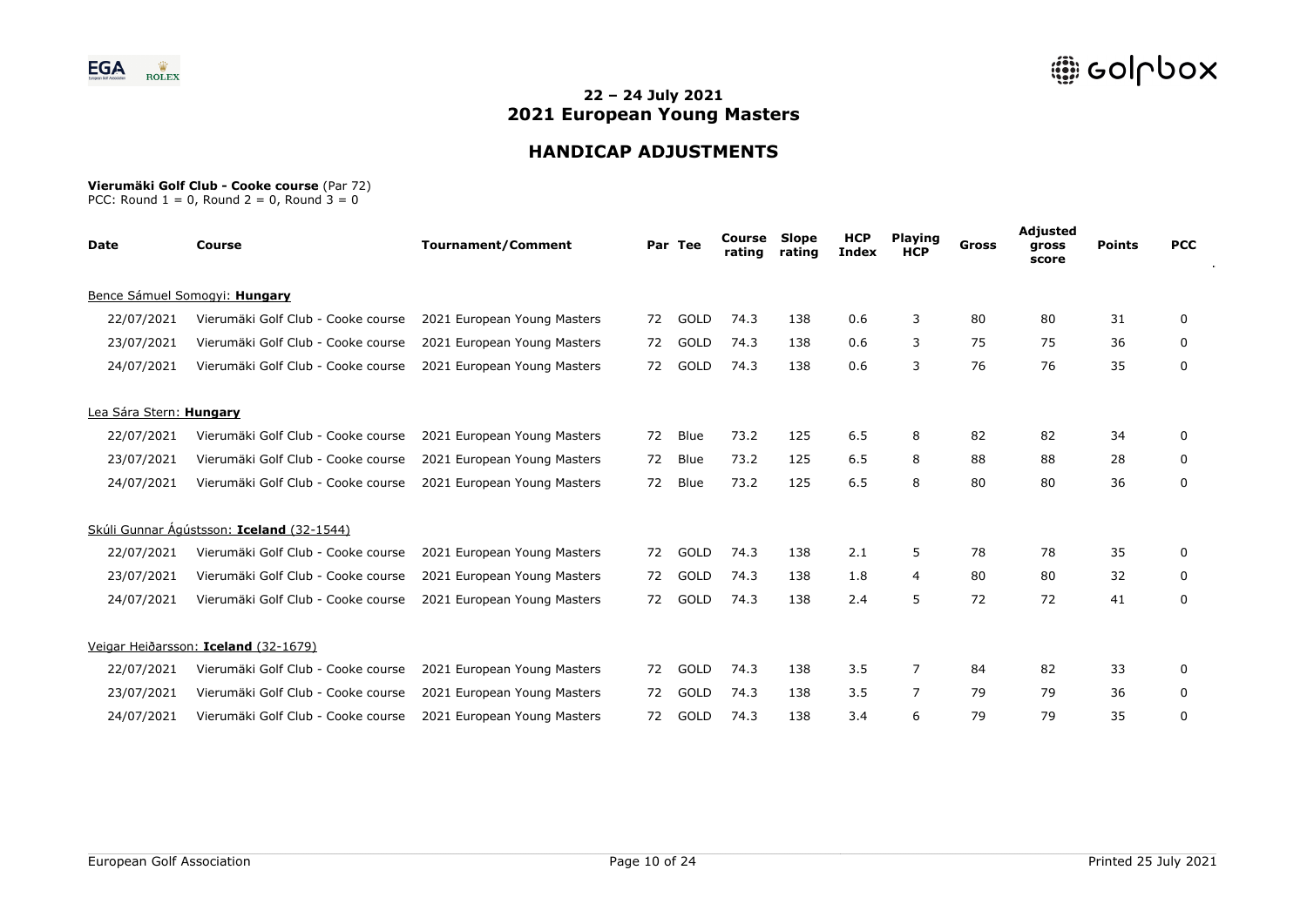

# **HANDICAP ADJUSTMENTS**

#### **Vierumäki Golf Club - Cooke course** (Par 72)

| <b>Date</b>                 | Course                                        | <b>Tournament/Comment</b>   |    | Par Tee     | Course<br>rating | <b>Slope</b><br>rating | <b>HCP</b><br><b>Index</b> | <b>Playing</b><br><b>HCP</b> | Gross | Adjusted<br>gross<br>score | <b>Points</b> | <b>PCC</b> |
|-----------------------------|-----------------------------------------------|-----------------------------|----|-------------|------------------|------------------------|----------------------------|------------------------------|-------|----------------------------|---------------|------------|
|                             | Helga Signý Pálsdóttir: Iceland (7-5274)      |                             |    |             |                  |                        |                            |                              |       |                            |               |            |
| 22/07/2021                  | Vierumäki Golf Club - Cooke course            | 2021 European Young Masters | 72 | Blue        | 73.2             | 125                    | 4.1                        | 6                            | 83    | 82                         | 32            | 0          |
| 23/07/2021                  | Vierumäki Golf Club - Cooke course            | 2021 European Young Masters | 72 | Blue        | 73.2             | 125                    | 4.1                        | 6                            | 75    | 75                         | 39            | 0          |
| 24/07/2021                  | Vierumäki Golf Club - Cooke course            | 2021 European Young Masters | 72 | Blue        | 73.2             | 125                    | 3.6                        | 5                            | 79    | 78                         | 35            | 0          |
|                             | Perla Sól Sigurbrandsdóttir: Iceland (7-5399) |                             |    |             |                  |                        |                            |                              |       |                            |               |            |
| 22/07/2021                  | Vierumäki Golf Club - Cooke course            | 2021 European Young Masters | 72 | Blue        | 73.2             | 125                    | $+0.8$                     | 0                            | 71    | 71                         | 37            | 0          |
| 23/07/2021                  | Vierumäki Golf Club - Cooke course            | 2021 European Young Masters | 72 | Blue        | 73.2             | 125                    | $+1.2$                     | 0                            | 75    | 75                         | 33            | 0          |
| 24/07/2021                  | Vierumäki Golf Club - Cooke course            | 2021 European Young Masters | 72 | Blue        | 73.2             | 125                    | $+1.2$                     | 0                            | 71    | 71                         | 37            | 0          |
| Michele Ferrero: Italy      |                                               |                             |    |             |                  |                        |                            |                              |       |                            |               |            |
| 22/07/2021                  | Vierumäki Golf Club - Cooke course            | 2021 European Young Masters | 72 | GOLD        | 74.3             | 138                    | $+2.3$                     | $-1$                         | 72    | 72                         | 35            | 0          |
| 23/07/2021                  | Vierumäki Golf Club - Cooke course            | 2021 European Young Masters | 72 | <b>GOLD</b> | 74.3             | 138                    | $+2.3$                     | $-1$                         | 73    | 73                         | 34            | 0          |
| 24/07/2021                  | Vierumäki Golf Club - Cooke course            | 2021 European Young Masters | 72 | <b>GOLD</b> | 74.3             | 138                    | $+2.3$                     | $-1$                         | 73    | 73                         | 34            | 0          |
| Francesca Fiorellini: Italy |                                               |                             |    |             |                  |                        |                            |                              |       |                            |               |            |
| 22/07/2021                  | Vierumäki Golf Club - Cooke course            | 2021 European Young Masters | 72 | Blue        | 73.2             | 125                    | $+6.0$                     | $-5$                         | 71    | 71                         | 32            | 0          |
| 23/07/2021                  | Vierumäki Golf Club - Cooke course            | 2021 European Young Masters | 72 | Blue        | 73.2             | 125                    | $+6.0$                     | $-5$                         | 71    | 71                         | 32            | 0          |
| 24/07/2021                  | Vierumäki Golf Club - Cooke course            | 2021 European Young Masters | 72 | Blue        | 73.2             | 125                    | $+6.0$                     | -5                           | 77    | 77                         | 26            | 0          |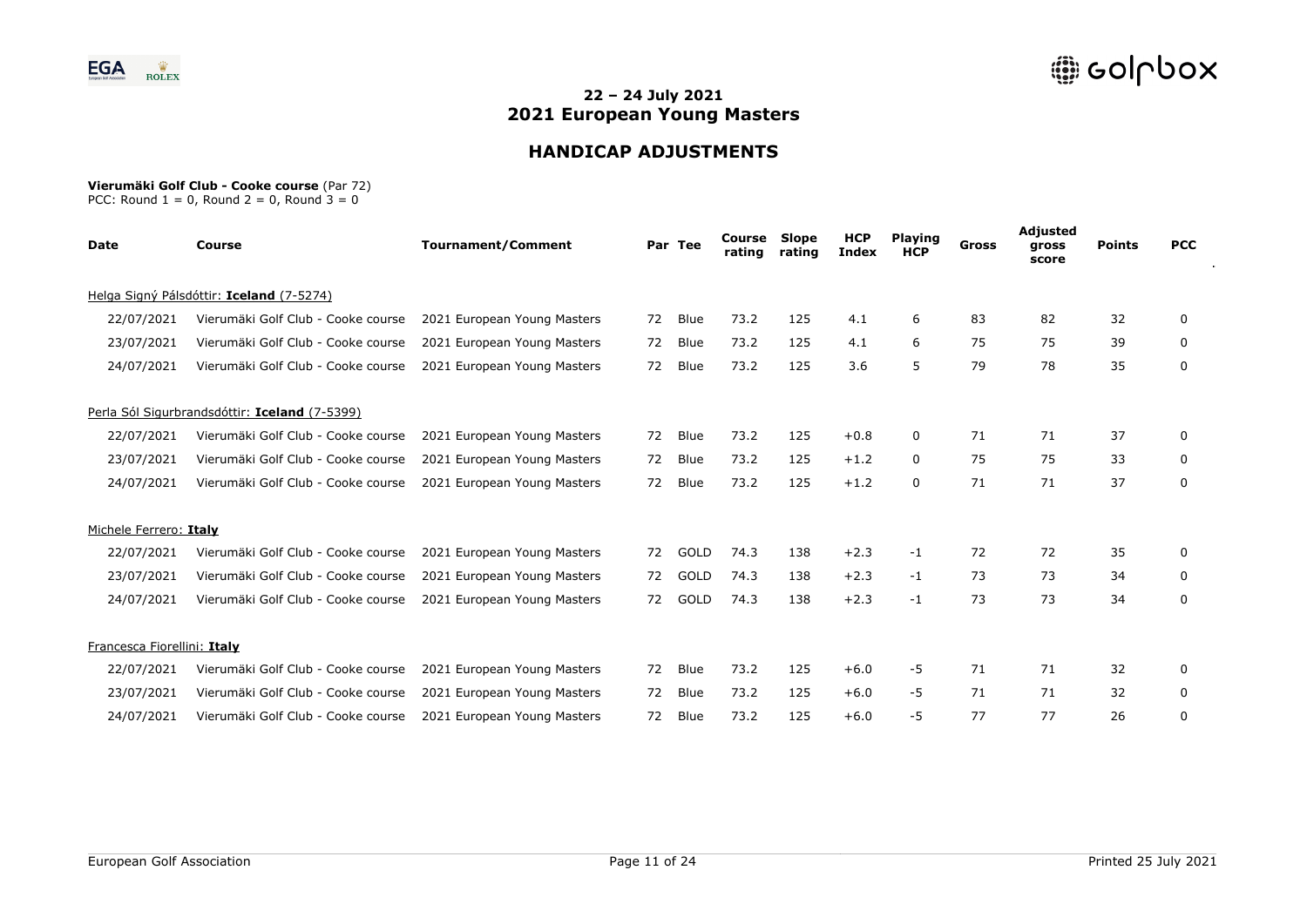

# **HANDICAP ADJUSTMENTS**

#### **Vierumäki Golf Club - Cooke course** (Par 72)

| Date                           | <b>Course</b>                      | <b>Tournament/Comment</b>   |    | Par Tee     | Course<br>rating | Slope<br>rating | <b>HCP</b><br><b>Index</b> | <b>Playing</b><br><b>HCP</b> | Gross | Adjusted<br>gross<br>score | <b>Points</b> | <b>PCC</b>   |
|--------------------------------|------------------------------------|-----------------------------|----|-------------|------------------|-----------------|----------------------------|------------------------------|-------|----------------------------|---------------|--------------|
| Marco Florioli: Italy          |                                    |                             |    |             |                  |                 |                            |                              |       |                            |               |              |
| 22/07/2021                     | Vierumäki Golf Club - Cooke course | 2021 European Young Masters | 72 | GOLD        | 74.3             | 138             | $+5.5$                     | -4                           | 76    | 76                         | 28            | 0            |
| 23/07/2021                     | Vierumäki Golf Club - Cooke course | 2021 European Young Masters | 72 | GOLD        | 74.3             | 138             | $+5.5$                     | -4                           | 70    | 70                         | 34            | 0            |
| 24/07/2021                     | Vierumäki Golf Club - Cooke course | 2021 European Young Masters | 72 | GOLD        | 74.3             | 138             | $+5.5$                     | $-4$                         | 71    | 70                         | 34            | 0            |
| Lorena Rossettin: Italy        |                                    |                             |    |             |                  |                 |                            |                              |       |                            |               |              |
| 22/07/2021                     | Vierumäki Golf Club - Cooke course | 2021 European Young Masters | 72 | Blue        | 73.2             | 125             | $+2.7$                     | $-2$                         | 77    | 77                         | 29            | 0            |
| 23/07/2021                     | Vierumäki Golf Club - Cooke course | 2021 European Young Masters | 72 | Blue        | 73.2             | 125             | $+2.7$                     | $-2$                         | 80    | 80                         | 26            | 0            |
| 24/07/2021                     | Vierumäki Golf Club - Cooke course | 2021 European Young Masters | 72 | Blue        | 73.2             | 125             | $+2.7$                     | $-2$                         | 76    | 76                         | 30            | 0            |
| Nils Maurinš: Latvia (1-21454) |                                    |                             |    |             |                  |                 |                            |                              |       |                            |               |              |
| 22/07/2021                     | Vierumäki Golf Club - Cooke course | 2021 European Young Masters | 72 | GOLD        | 74.3             | 138             | 5.0                        | 8                            | 82    | 82                         | 34            | $\mathbf{0}$ |
| 23/07/2021                     | Vierumäki Golf Club - Cooke course | 2021 European Young Masters | 72 | <b>GOLD</b> | 74.3             | 138             | 4.9                        | 8                            | 82    | 82                         | 34            | 0            |
| 24/07/2021                     | Vierumäki Golf Club - Cooke course | 2021 European Young Masters | 72 | <b>GOLD</b> | 74.3             | 138             | 4.9                        | 8                            | 84    | 83                         | 33            | 0            |
|                                | Andris Rībens: Latvia (1-21497)    |                             |    |             |                  |                 |                            |                              |       |                            |               |              |
| 22/07/2021                     | Vierumäki Golf Club - Cooke course | 2021 European Young Masters | 72 | GOLD        | 74.3             | 138             | 6.0                        | 10                           | 80    | 80                         | 38            | 0            |
| 23/07/2021                     | Vierumäki Golf Club - Cooke course | 2021 European Young Masters | 72 | GOLD        | 74.3             | 138             | 5.5                        | 9                            | 87    | 87                         | 30            | 0            |
| 24/07/2021                     | Vierumäki Golf Club - Cooke course | 2021 European Young Masters | 72 | GOLD        | 74.3             | 138             | 5.5                        | 9                            | 88    | 88                         | 29            | 0            |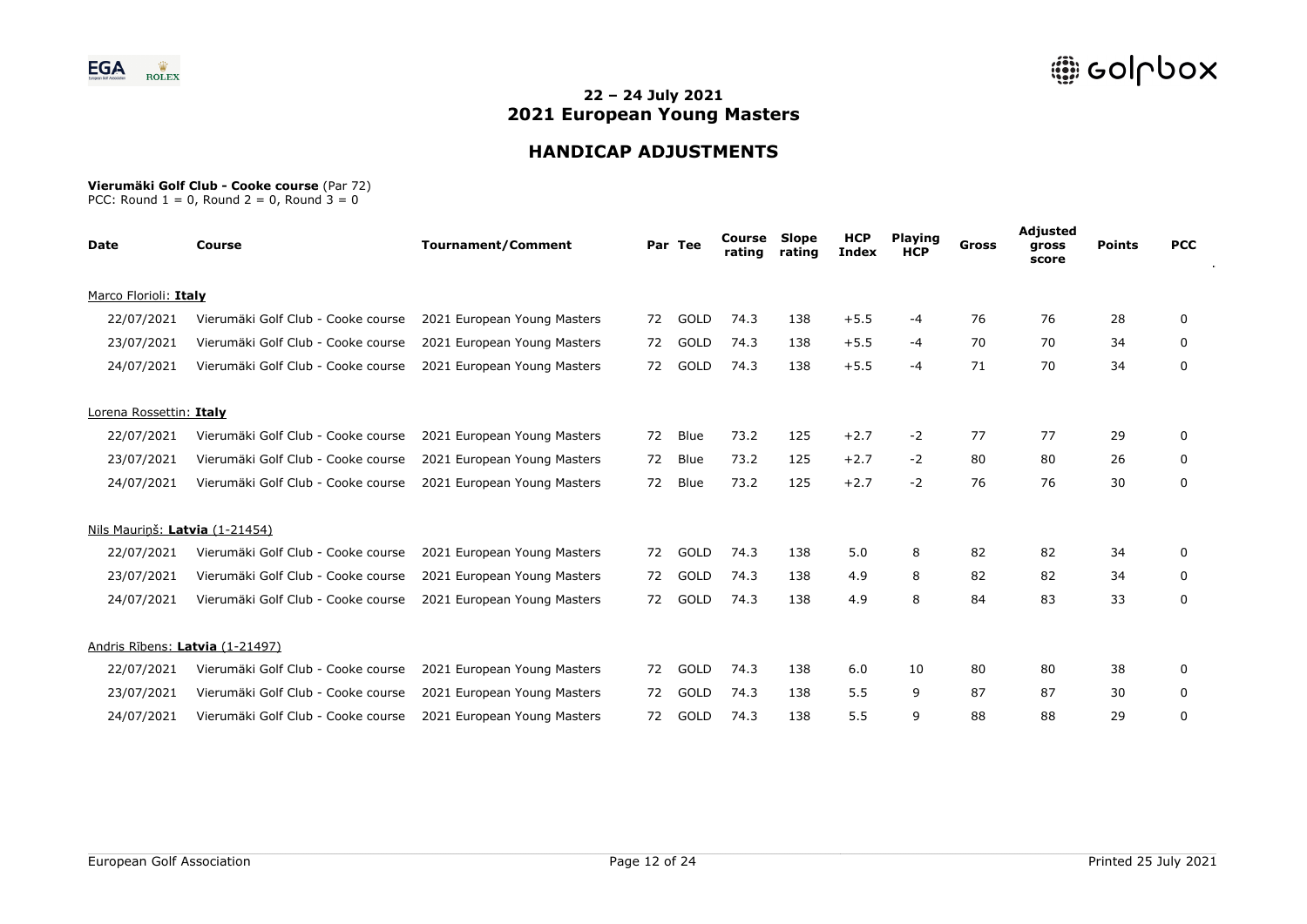

# **HANDICAP ADJUSTMENTS**

#### **Vierumäki Golf Club - Cooke course** (Par 72)

| <b>Date</b>                 | <b>Course</b>                       | <b>Tournament/Comment</b>   |    | Par Tee     | Course<br>rating | <b>Slope</b><br>rating | <b>HCP</b><br><b>Index</b> | <b>Playing</b><br><b>HCP</b> | Gross | Adjusted<br>gross<br>score | <b>Points</b> | <b>PCC</b> |
|-----------------------------|-------------------------------------|-----------------------------|----|-------------|------------------|------------------------|----------------------------|------------------------------|-------|----------------------------|---------------|------------|
|                             | Leonard Alexandre Mines: Luxembourg |                             |    |             |                  |                        |                            |                              |       |                            |               |            |
| 22/07/2021                  | Vierumäki Golf Club - Cooke course  | 2021 European Young Masters | 72 | GOLD        | 74.3             | 138                    | 0.5                        | 3                            | 79    | 79                         | 32            | 0          |
| 23/07/2021                  | Vierumäki Golf Club - Cooke course  | 2021 European Young Masters | 72 | GOLD        | 74.3             | 138                    | 0.5                        | 3                            | 81    | 81                         | 30            | 0          |
| 24/07/2021                  | Vierumäki Golf Club - Cooke course  | 2021 European Young Masters | 72 | <b>GOLD</b> | 74.3             | 138                    | 0.5                        | 3                            | 82    | 81                         | 30            | 0          |
| Nicolas Winandy: Luxembourg |                                     |                             |    |             |                  |                        |                            |                              |       |                            |               |            |
| 22/07/2021                  | Vierumäki Golf Club - Cooke course  | 2021 European Young Masters | 72 | GOLD        | 74.3             | 138                    | 4.1                        | 7                            | 91    | 90                         | 25            | 0          |
| 23/07/2021                  | Vierumäki Golf Club - Cooke course  | 2021 European Young Masters | 72 | GOLD        | 74.3             | 138                    | 4.1                        | $\overline{7}$               | 85    | 85                         | 30            | 0          |
| 24/07/2021                  | Vierumäki Golf Club - Cooke course  | 2021 European Young Masters | 72 | GOLD        | 74.3             | 138                    | 4.1                        | $\overline{7}$               | 82    | 82                         | 33            | 0          |
| Oscar Bach: Norway (1-4888) |                                     |                             |    |             |                  |                        |                            |                              |       |                            |               |            |
| 22/07/2021                  | Vierumäki Golf Club - Cooke course  | 2021 European Young Masters | 72 | GOLD        | 74.3             | 138                    | $+3.4$                     | $-2$                         | 78    | 78                         | 28            | 0          |
| 23/07/2021                  | Vierumäki Golf Club - Cooke course  | 2021 European Young Masters | 72 | GOLD        | 74.3             | 138                    | $+3.4$                     | $-2$                         | 76    | 76                         | 30            | 0          |
| 24/07/2021                  | Vierumäki Golf Club - Cooke course  | 2021 European Young Masters | 72 | GOLD        | 74.3             | 138                    | $+3.4$                     | $-2$                         | 72    | 72                         | 34            | 0          |
|                             | Jakob Nilsson: Norway (14-76135)    |                             |    |             |                  |                        |                            |                              |       |                            |               |            |
| 22/07/2021                  | Vierumäki Golf Club - Cooke course  | 2021 European Young Masters | 72 | GOLD        | 74.3             | 138                    | $+1.1$                     | 1                            | 73    | 73                         | 36            | 0          |
| 23/07/2021                  | Vierumäki Golf Club - Cooke course  | 2021 European Young Masters | 72 | GOLD        | 74.3             | 138                    | $+1.0$                     | $\mathbf{1}$                 | 75    | 75                         | 34            | 0          |
| 24/07/2021                  | Vierumäki Golf Club - Cooke course  | 2021 European Young Masters | 72 | GOLD        | 74.3             | 138                    | $+0.7$                     | $\mathbf{1}$                 | 77    | 77                         | 32            | 0          |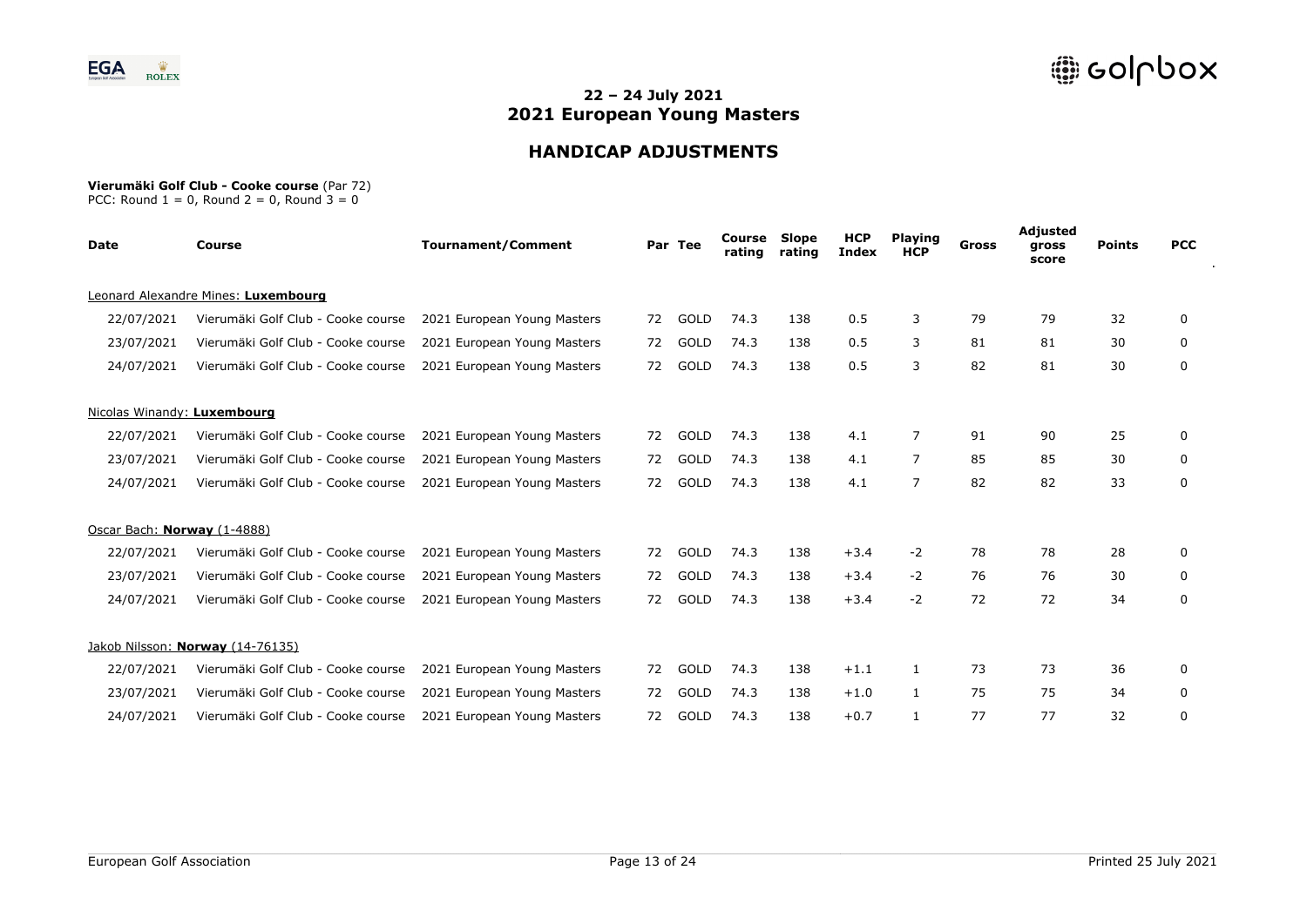

# **HANDICAP ADJUSTMENTS**

#### **Vierumäki Golf Club - Cooke course** (Par 72)

| <b>Date</b>                | Course                                | <b>Tournament/Comment</b>   |    | Par Tee     | Course<br>rating | <b>Slope</b><br>rating | <b>HCP</b><br><b>Index</b> | <b>Playing</b><br><b>HCP</b> | Gross | Adjusted<br>gross<br>score | <b>Points</b> | <b>PCC</b> |
|----------------------------|---------------------------------------|-----------------------------|----|-------------|------------------|------------------------|----------------------------|------------------------------|-------|----------------------------|---------------|------------|
|                            | Nova Sofia Siljander: Norway (5-7857) |                             |    |             |                  |                        |                            |                              |       |                            |               |            |
| 22/07/2021                 | Vierumäki Golf Club - Cooke course    | 2021 European Young Masters | 72 | Blue        | 73.2             | 125                    | 3.6                        | 5                            | 81    | 81                         | 32            | 0          |
| 23/07/2021                 | Vierumäki Golf Club - Cooke course    | 2021 European Young Masters | 72 | Blue        | 73.2             | 125                    | 3.6                        | 5                            | 80    | 80                         | 33            | 0          |
| 24/07/2021                 | Vierumäki Golf Club - Cooke course    | 2021 European Young Masters | 72 | Blue        | 73.2             | 125                    | 3.6                        | 5                            | 73    | 73                         | 40            | 0          |
|                            | Ella Tønnessen: Norway (71-15893)     |                             |    |             |                  |                        |                            |                              |       |                            |               |            |
| 22/07/2021                 | Vierumäki Golf Club - Cooke course    | 2021 European Young Masters | 72 | Blue        | 73.2             | 125                    | 5.4                        | 7                            | 86    | 85                         | 30            | 0          |
| 23/07/2021                 | Vierumäki Golf Club - Cooke course    | 2021 European Young Masters | 72 | Blue        | 73.2             | 125                    | 5.4                        | $\overline{7}$               | 91    | 88                         | 27            | 0          |
| 24/07/2021                 | Vierumäki Golf Club - Cooke course    | 2021 European Young Masters | 72 | Blue        | 73.2             | 125                    | 5.4                        | $\overline{7}$               | 85    | 85                         | 30            | 0          |
| Jan Branicki: Poland       |                                       |                             |    |             |                  |                        |                            |                              |       |                            |               |            |
| 22/07/2021                 | Vierumäki Golf Club - Cooke course    | 2021 European Young Masters | 72 | GOLD        | 74.3             | 138                    | 0.9                        | 3                            | 82    | 82                         | 29            | 0          |
| 23/07/2021                 | Vierumäki Golf Club - Cooke course    | 2021 European Young Masters | 72 | <b>GOLD</b> | 74.3             | 138                    | 0.9                        | 3                            | 78    | 78                         | 33            | 0          |
| 24/07/2021                 | Vierumäki Golf Club - Cooke course    | 2021 European Young Masters | 72 | <b>GOLD</b> | 74.3             | 138                    | 0.9                        | 3                            | 70    | 70                         | 41            | 0          |
| Maciej Janusiewicz: Poland |                                       |                             |    |             |                  |                        |                            |                              |       |                            |               |            |
| 22/07/2021                 | Vierumäki Golf Club - Cooke course    | 2021 European Young Masters | 72 | GOLD        | 74.3             | 138                    | 2.0                        | 5                            | 82    | 81                         | 32            | 0          |
| 23/07/2021                 | Vierumäki Golf Club - Cooke course    | 2021 European Young Masters | 72 | GOLD        | 74.3             | 138                    | 2.0                        | 5                            | 84    | 84                         | 29            | 0          |
| 24/07/2021                 | Vierumäki Golf Club - Cooke course    | 2021 European Young Masters | 72 | <b>GOLD</b> | 74.3             | 138                    | 2.0                        | 5                            | 79    | 79                         | 34            | 0          |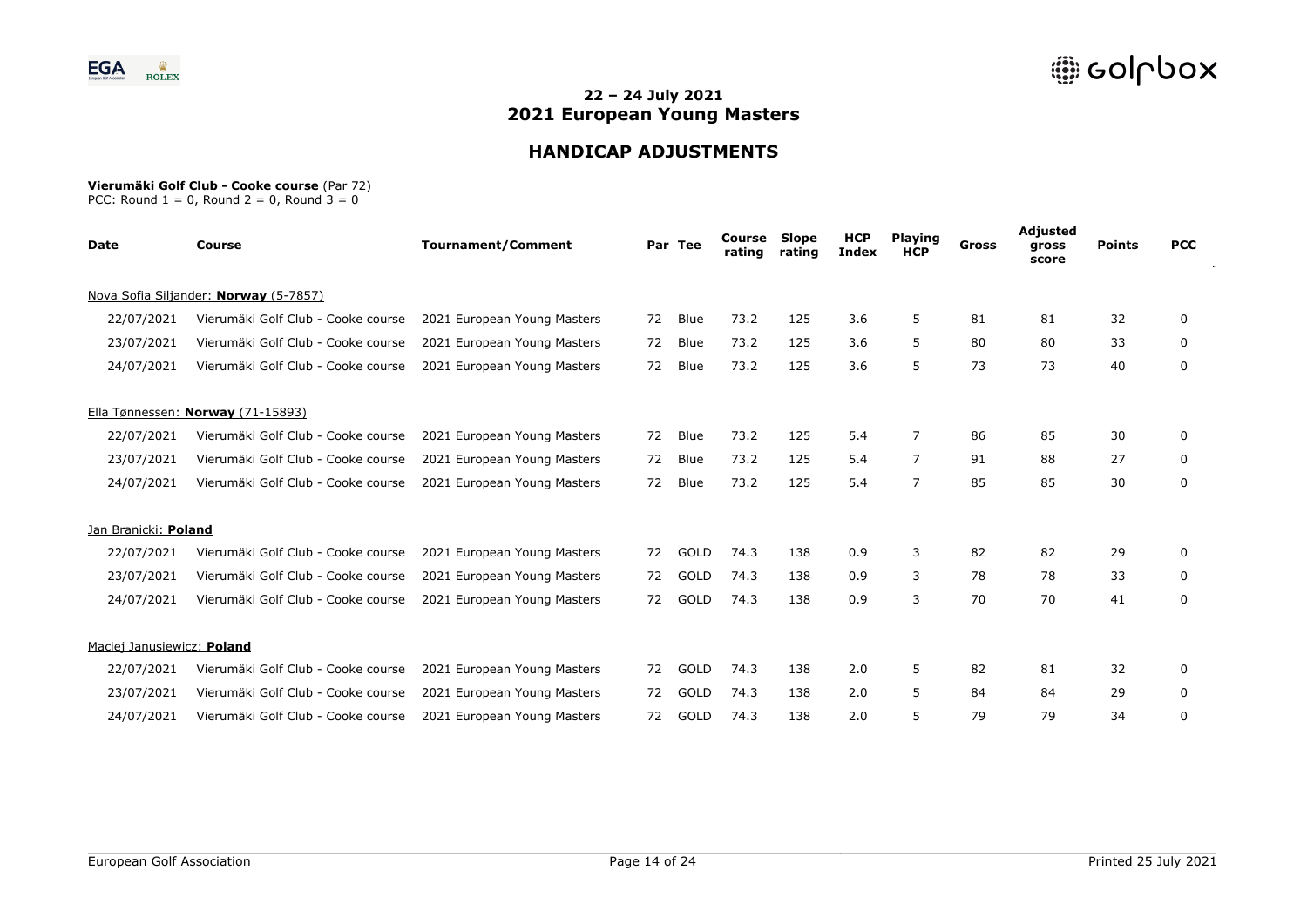

# **HANDICAP ADJUSTMENTS**

#### **Vierumäki Golf Club - Cooke course** (Par 72)

| <b>Date</b>                    | <b>Course</b>                      | <b>Tournament/Comment</b>   |    | Par Tee     | Course<br>rating | Slope<br>rating | <b>HCP</b><br><b>Index</b> | <b>Playing</b><br><b>HCP</b> | <b>Gross</b> | Adjusted<br>gross<br>score | <b>Points</b> | <b>PCC</b> |
|--------------------------------|------------------------------------|-----------------------------|----|-------------|------------------|-----------------|----------------------------|------------------------------|--------------|----------------------------|---------------|------------|
| Kleopatra Kozakiewicz: Poland  |                                    |                             |    |             |                  |                 |                            |                              |              |                            |               |            |
| 22/07/2021                     | Vierumäki Golf Club - Cooke course | 2021 European Young Masters | 72 | <b>Blue</b> | 73.2             | 125             | $+1.8$                     | $-1$                         | 75           | 75                         | 32            | 0          |
| 23/07/2021                     | Vierumäki Golf Club - Cooke course | 2021 European Young Masters | 72 | <b>Blue</b> | 73.2             | 125             | $+1.8$                     | $-1$                         | 80           | 80                         | 27            | 0          |
| 24/07/2021                     | Vierumäki Golf Club - Cooke course | 2021 European Young Masters | 72 | Blue        | 73.2             | 125             | $+1.8$                     | $-1$                         | 76           | 76                         | 31            | 0          |
| Matylda Krawczyńska: Poland    |                                    |                             |    |             |                  |                 |                            |                              |              |                            |               |            |
| 22/07/2021                     | Vierumäki Golf Club - Cooke course | 2021 European Young Masters | 72 | <b>Blue</b> | 73.2             | 125             | $+1.7$                     | $-1$                         | 80           | 79                         | 28            | 0          |
| 23/07/2021                     | Vierumäki Golf Club - Cooke course | 2021 European Young Masters | 72 | Blue        | 73.2             | 125             | $+1.7$                     | $-1$                         | 74           | 74                         | 33            | 0          |
| 24/07/2021                     | Vierumäki Golf Club - Cooke course | 2021 European Young Masters | 72 | <b>Blue</b> | 73.2             | 125             | $+1.7$                     | $-1$                         | 74           | 74                         | 33            | 0          |
| Ana Costa Rodrigues: Portugal  |                                    |                             |    |             |                  |                 |                            |                              |              |                            |               |            |
| 22/07/2021                     | Vierumäki Golf Club - Cooke course | 2021 European Young Masters | 72 | <b>Blue</b> | 73.2             | 125             | $+2.7$                     | $-2$                         | 77           | 77                         | 29            | $\Omega$   |
| 23/07/2021                     | Vierumäki Golf Club - Cooke course | 2021 European Young Masters | 72 | <b>Blue</b> | 73.2             | 125             | $+2.7$                     | $-2$                         | 74           | 74                         | 32            | 0          |
| 24/07/2021                     | Vierumäki Golf Club - Cooke course | 2021 European Young Masters | 72 | <b>Blue</b> | 73.2             | 125             | $+2.7$                     | $-2$                         | 74           | 74                         | 32            | 0          |
| Pedro Afonso Freitas: Portugal |                                    |                             |    |             |                  |                 |                            |                              |              |                            |               |            |
| 22/07/2021                     | Vierumäki Golf Club - Cooke course | 2021 European Young Masters | 72 | GOLD        | 74.3             | 138             | 1.3                        | 4                            | 86           | 86                         | 26            | 0          |
| 23/07/2021                     | Vierumäki Golf Club - Cooke course | 2021 European Young Masters | 72 | GOLD        | 74.3             | 138             | 1.3                        | 4                            | 72           | 72                         | 40            | 0          |
| 24/07/2021                     | Vierumäki Golf Club - Cooke course | 2021 European Young Masters | 72 | GOLD        | 74.3             | 138             | 1.3                        | 4                            | 78           | 78                         | 34            | 0          |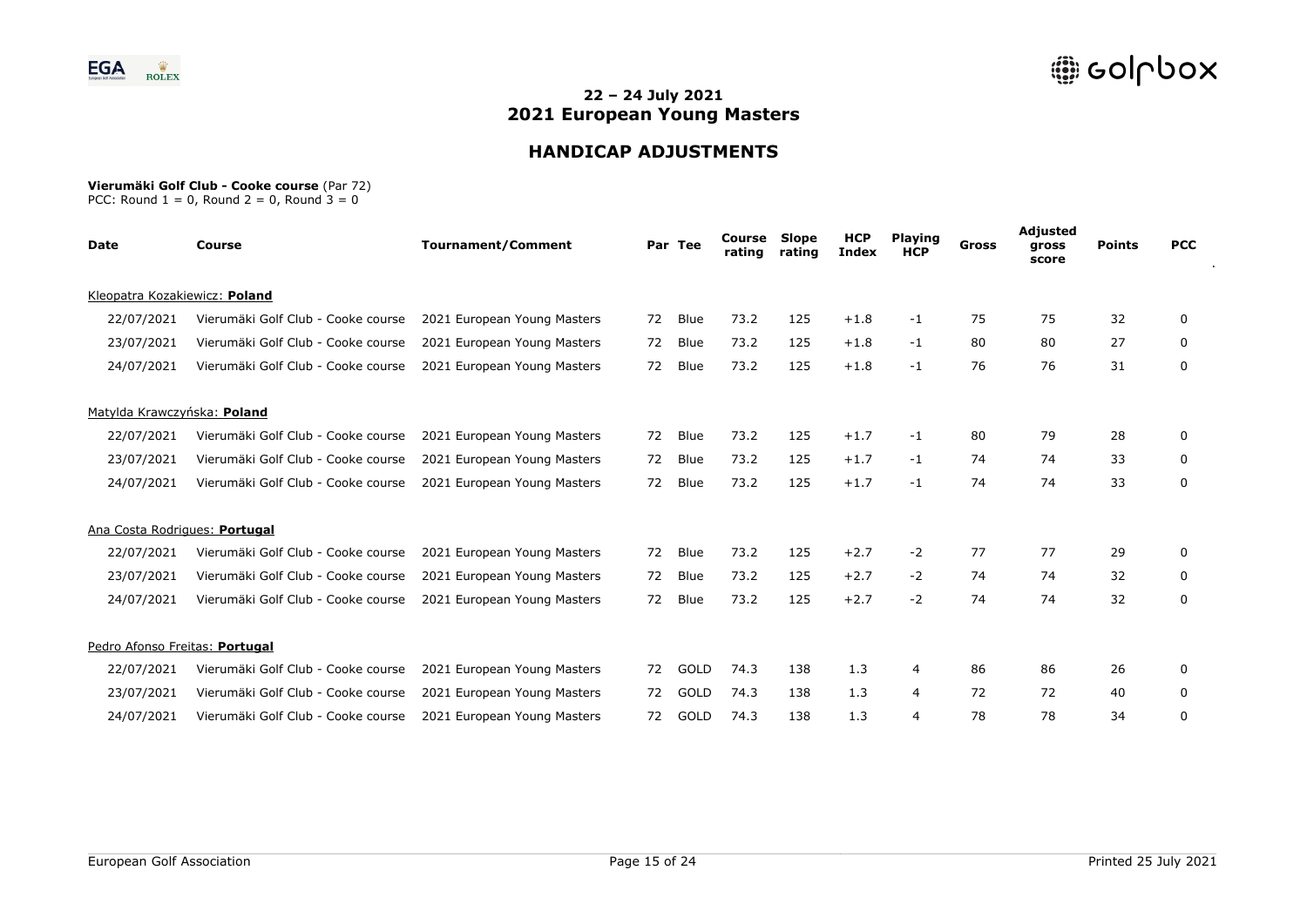

# **HANDICAP ADJUSTMENTS**

#### **Vierumäki Golf Club - Cooke course** (Par 72)

| <b>Date</b>             | <b>Course</b>                      | <b>Tournament/Comment</b>   |    | Par Tee | Course<br>rating | Slope<br>rating | <b>HCP</b><br><b>Index</b> | <b>Playing</b><br><b>HCP</b> | Gross | Adjusted<br>gross<br>score | <b>Points</b> | <b>PCC</b> |
|-------------------------|------------------------------------|-----------------------------|----|---------|------------------|-----------------|----------------------------|------------------------------|-------|----------------------------|---------------|------------|
|                         | Constanca Mendonca: Portugal       |                             |    |         |                  |                 |                            |                              |       |                            |               |            |
| 22/07/2021              | Vierumäki Golf Club - Cooke course | 2021 European Young Masters | 72 | Blue    | 73.2             | 125             | 2.1                        | 4                            | 89    | 89                         | 23            | 0          |
| 23/07/2021              | Vierumäki Golf Club - Cooke course | 2021 European Young Masters | 72 | Blue    | 73.2             | 125             | 2.1                        | 4                            | 79    | 79                         | 33            | 0          |
| 24/07/2021              | Vierumäki Golf Club - Cooke course | 2021 European Young Masters | 72 | Blue    | 73.2             | 125             | 2.1                        | 4                            | 79    | 79                         | 33            | 0          |
|                         | Pedro Sousa Machado: Portugal      |                             |    |         |                  |                 |                            |                              |       |                            |               |            |
| 22/07/2021              | Vierumäki Golf Club - Cooke course | 2021 European Young Masters | 72 | GOLD    | 74.3             | 138             | 1.4                        | 4                            | 79    | 79                         | 33            | 0          |
| 23/07/2021              | Vierumäki Golf Club - Cooke course | 2021 European Young Masters | 72 | GOLD    | 74.3             | 138             | 1.4                        | 4                            | 79    | 79                         | 33            | 0          |
| 24/07/2021              | Vierumäki Golf Club - Cooke course | 2021 European Young Masters | 72 | GOLD    | 74.3             | 138             | 1.4                        | 4                            | 75    | 75                         | 37            | 0          |
| Maria Dolina: Russia    |                                    |                             |    |         |                  |                 |                            |                              |       |                            |               |            |
| 22/07/2021              | Vierumäki Golf Club - Cooke course | 2021 European Young Masters | 72 | Blue    | 73.2             | 125             | 1.1                        | 2                            | 74    | 74                         | 36            | 0          |
| 23/07/2021              | Vierumäki Golf Club - Cooke course | 2021 European Young Masters | 72 | Blue    | 73.2             | 125             | 1.1                        | 2                            | 85    | 82                         | 28            | 0          |
| 24/07/2021              | Vierumäki Golf Club - Cooke course | 2021 European Young Masters | 72 | Blue    | 73.2             | 125             | 1.1                        | 2                            | 73    | 73                         | 37            | 0          |
| Mikhail Efremov: Russia |                                    |                             |    |         |                  |                 |                            |                              |       |                            |               |            |
| 22/07/2021              | Vierumäki Golf Club - Cooke course | 2021 European Young Masters | 72 | GOLD    | 74.3             | 138             | $+1.3$                     | $\mathbf{1}$                 | 79    | 79                         | 30            | 0          |
| 23/07/2021              | Vierumäki Golf Club - Cooke course | 2021 European Young Masters | 72 | GOLD    | 74.3             | 138             | $+1.3$                     | $\mathbf{1}$                 | 73    | 73                         | 36            | 0          |
| 24/07/2021              | Vierumäki Golf Club - Cooke course | 2021 European Young Masters | 72 | GOLD    | 74.3             | 138             | $+1.3$                     | $\mathbf{1}$                 | 80    | 78                         | 31            | 0          |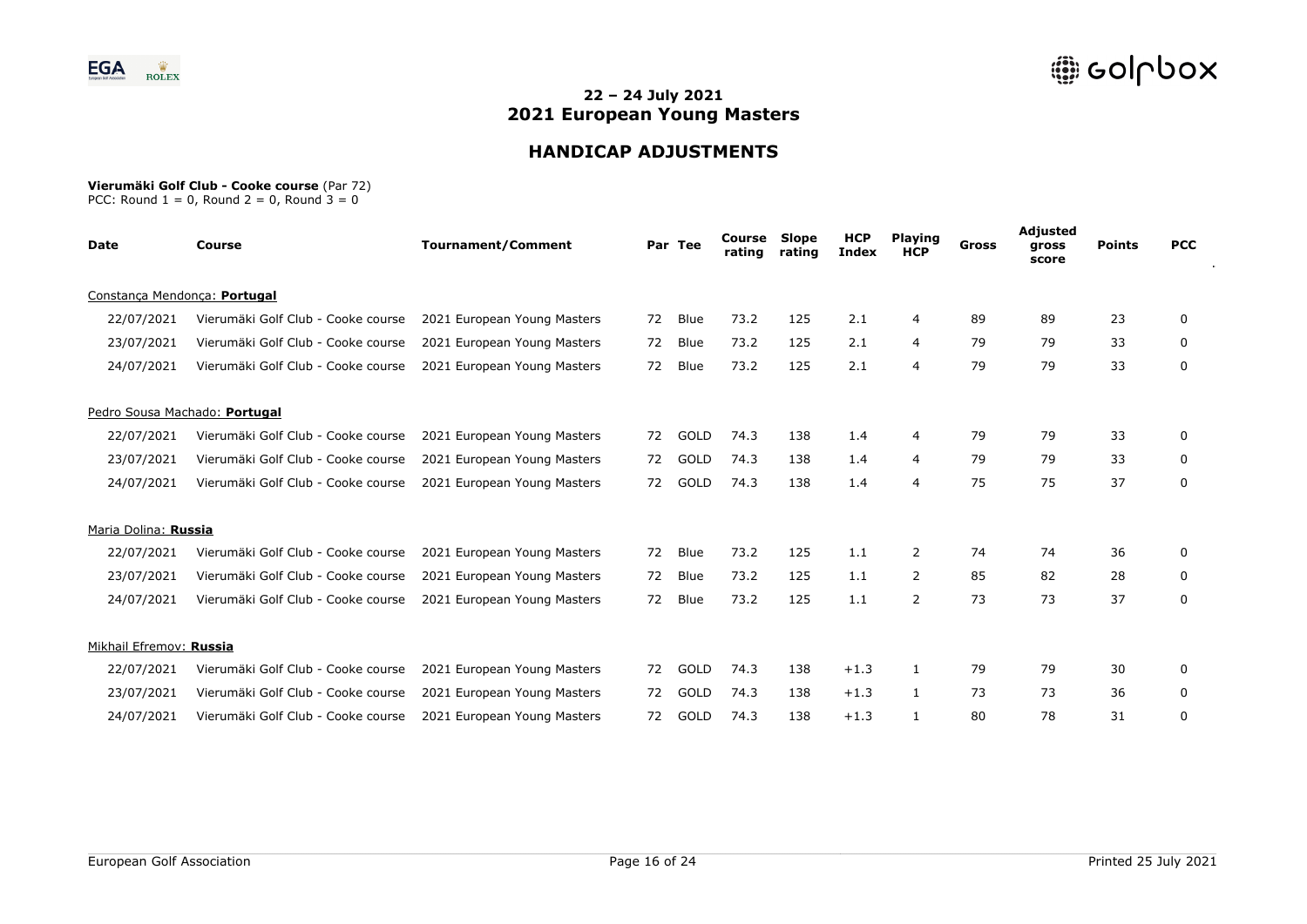

# **HANDICAP ADJUSTMENTS**

#### **Vierumäki Golf Club - Cooke course** (Par 72)

| Date                      | <b>Course</b>                      | <b>Tournament/Comment</b>   |    | Par Tee | Course<br>rating | Slope<br>rating | <b>HCP</b><br><b>Index</b> | <b>Playing</b><br><b>HCP</b> | Gross | Adjusted<br>gross<br>score | <b>Points</b> | <b>PCC</b>   |
|---------------------------|------------------------------------|-----------------------------|----|---------|------------------|-----------------|----------------------------|------------------------------|-------|----------------------------|---------------|--------------|
| Stepan Surzhik: Russia    |                                    |                             |    |         |                  |                 |                            |                              |       |                            |               |              |
| 22/07/2021                | Vierumäki Golf Club - Cooke course | 2021 European Young Masters | 72 | GOLD    | 74.3             | 138             | 0.4                        | 3                            | 82    | 82                         | 29            | 0            |
| 23/07/2021                | Vierumäki Golf Club - Cooke course | 2021 European Young Masters | 72 | GOLD    | 74.3             | 138             | 0.4                        | 3                            | 72    | 72                         | 39            | 0            |
| 24/07/2021                | Vierumäki Golf Club - Cooke course | 2021 European Young Masters | 72 | GOLD    | 74.3             | 138             | 0.4                        | 3                            | 70    | 70                         | 41            | 0            |
| Vukašin Suturović: Serbia |                                    |                             |    |         |                  |                 |                            |                              |       |                            |               |              |
| 22/07/2021                | Vierumäki Golf Club - Cooke course | 2021 European Young Masters | 72 | GOLD    | 74.3             | 138             | 3.7                        | 7                            | 77    | 77                         | 38            | 0            |
| 23/07/2021                | Vierumäki Golf Club - Cooke course | 2021 European Young Masters | 72 | GOLD    | 74.3             | 138             | 3.7                        | 7                            | 81    | 81                         | 34            | 0            |
| 24/07/2021                | Vierumäki Golf Club - Cooke course | 2021 European Young Masters | 72 | GOLD    | 74.3             | 138             | 3.7                        | 7                            | 82    | 81                         | 34            | 0            |
| Adam Benčík: Slovakia     |                                    |                             |    |         |                  |                 |                            |                              |       |                            |               |              |
| 22/07/2021                | Vierumäki Golf Club - Cooke course | 2021 European Young Masters | 72 | GOLD    | 74.3             | 138             | $+1.2$                     | 1                            | 75    | 75                         | 34            | $\mathbf{0}$ |
| 23/07/2021                | Vierumäki Golf Club - Cooke course | 2021 European Young Masters | 72 | GOLD    | 74.3             | 138             | $+1.2$                     | $\mathbf{1}$                 | 74    | 74                         | 35            | 0            |
| 24/07/2021                | Vierumäki Golf Club - Cooke course | 2021 European Young Masters | 72 | GOLD    | 74.3             | 138             | $+1.2$                     | $\mathbf{1}$                 | 74    | 74                         | 35            | 0            |
| Tobias Munk: Slovakia     |                                    |                             |    |         |                  |                 |                            |                              |       |                            |               |              |
| 22/07/2021                | Vierumäki Golf Club - Cooke course | 2021 European Young Masters | 72 | GOLD    | 74.3             | 138             | 2.1                        | 5.                           | 85    | 85                         | 28            | 0            |
| 23/07/2021                | Vierumäki Golf Club - Cooke course | 2021 European Young Masters | 72 | GOLD    | 74.3             | 138             | 2.1                        | 5                            | 85    | 84                         | 29            | 0            |
| 24/07/2021                | Vierumäki Golf Club - Cooke course | 2021 European Young Masters | 72 | GOLD    | 74.3             | 138             | 2.1                        | 5                            | 86    | 86                         | 27            | 0            |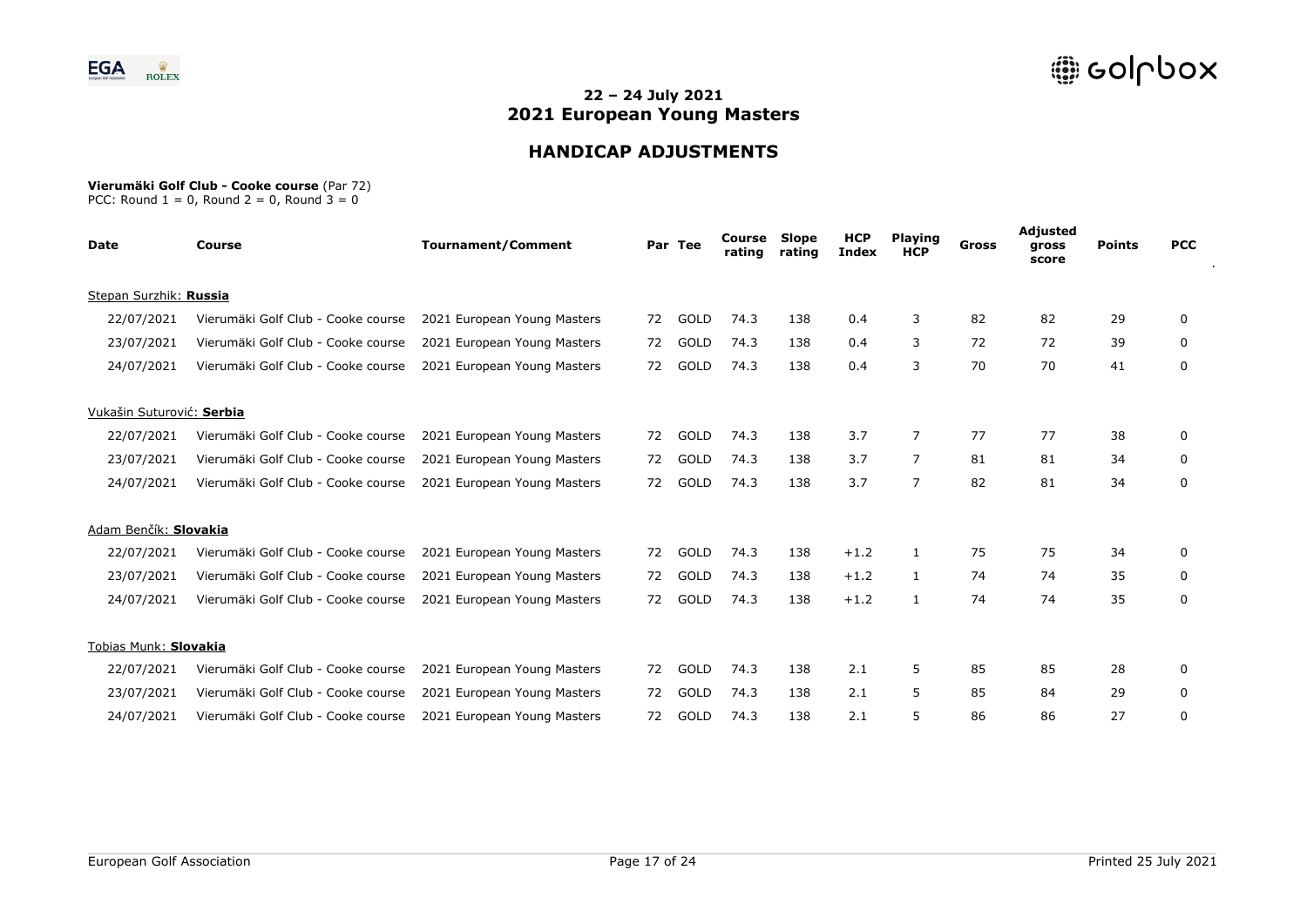

# **HANDICAP ADJUSTMENTS**

#### **Vierumäki Golf Club - Cooke course** (Par 72)

| Date                     | <b>Course</b>                      | <b>Tournament/Comment</b>   |    | Par Tee     | Course<br>rating | Slope<br>rating | <b>HCP</b><br><b>Index</b> | <b>Playing</b><br><b>HCP</b> | Gross | Adjusted<br>gross<br>score | <b>Points</b> | <b>PCC</b>   |
|--------------------------|------------------------------------|-----------------------------|----|-------------|------------------|-----------------|----------------------------|------------------------------|-------|----------------------------|---------------|--------------|
|                          | Dominika Sedmáková: Slovakia       |                             |    |             |                  |                 |                            |                              |       |                            |               |              |
| 22/07/2021               | Vierumäki Golf Club - Cooke course | 2021 European Young Masters | 72 | Blue        | 73.2             | 125             | 2.0                        | 3                            | 81    | 80                         | 31            | 0            |
| 23/07/2021               | Vierumäki Golf Club - Cooke course | 2021 European Young Masters | 72 | Blue        | 73.2             | 125             | 2.0                        | 3                            | 83    | 83                         | 28            | 0            |
| 24/07/2021               | Vierumäki Golf Club - Cooke course | 2021 European Young Masters | 72 | Blue        | 73.2             | 125             | 2.0                        | 3                            | 81    | 81                         | 30            | 0            |
| Jaka Babnik: Slovenia    |                                    |                             |    |             |                  |                 |                            |                              |       |                            |               |              |
| 22/07/2021               | Vierumäki Golf Club - Cooke course | 2021 European Young Masters | 72 | GOLD        | 74.3             | 138             | $+2.1$                     | 0                            | 76    | 76                         | 32            | 0            |
| 23/07/2021               | Vierumäki Golf Club - Cooke course | 2021 European Young Masters | 72 | GOLD        | 74.3             | 138             | $+2.1$                     | 0                            | 75    | 75                         | 33            | 0            |
| 24/07/2021               | Vierumäki Golf Club - Cooke course | 2021 European Young Masters | 72 | GOLD        | 74.3             | 138             | $+2.1$                     | 0                            | 71    | 70                         | 38            | 0            |
| Ziga Babnik: Slovenia    |                                    |                             |    |             |                  |                 |                            |                              |       |                            |               |              |
| 22/07/2021               | Vierumäki Golf Club - Cooke course | 2021 European Young Masters | 72 | GOLD        | 74.3             | 138             | 1.5                        | 4                            | 69    | 69                         | 43            | $\mathbf{0}$ |
| 23/07/2021               | Vierumäki Golf Club - Cooke course | 2021 European Young Masters | 72 | GOLD        | 74.3             | 138             | 1.5                        | 4                            | 79    | 79                         | 33            | 0            |
| 24/07/2021               | Vierumäki Golf Club - Cooke course | 2021 European Young Masters | 72 | <b>GOLD</b> | 74.3             | 138             | 1.5                        | 4                            | 71    | 71                         | 41            | 0            |
| Petra Balkovec: Slovenia |                                    |                             |    |             |                  |                 |                            |                              |       |                            |               |              |
| 22/07/2021               | Vierumäki Golf Club - Cooke course | 2021 European Young Masters | 72 | Blue        | 73.2             | 125             | 10.3                       | 13                           | 89    | 89                         | 32            | 0            |
| 23/07/2021               | Vierumäki Golf Club - Cooke course | 2021 European Young Masters | 72 | Blue        | 73.2             | 125             | 10.3                       | 13                           | 85    | 85                         | 36            | 0            |
| 24/07/2021               | Vierumäki Golf Club - Cooke course | 2021 European Young Masters | 72 | Blue        | 73.2             | 125             | 10.3                       | 13                           | 85    | 85                         | 36            | 0            |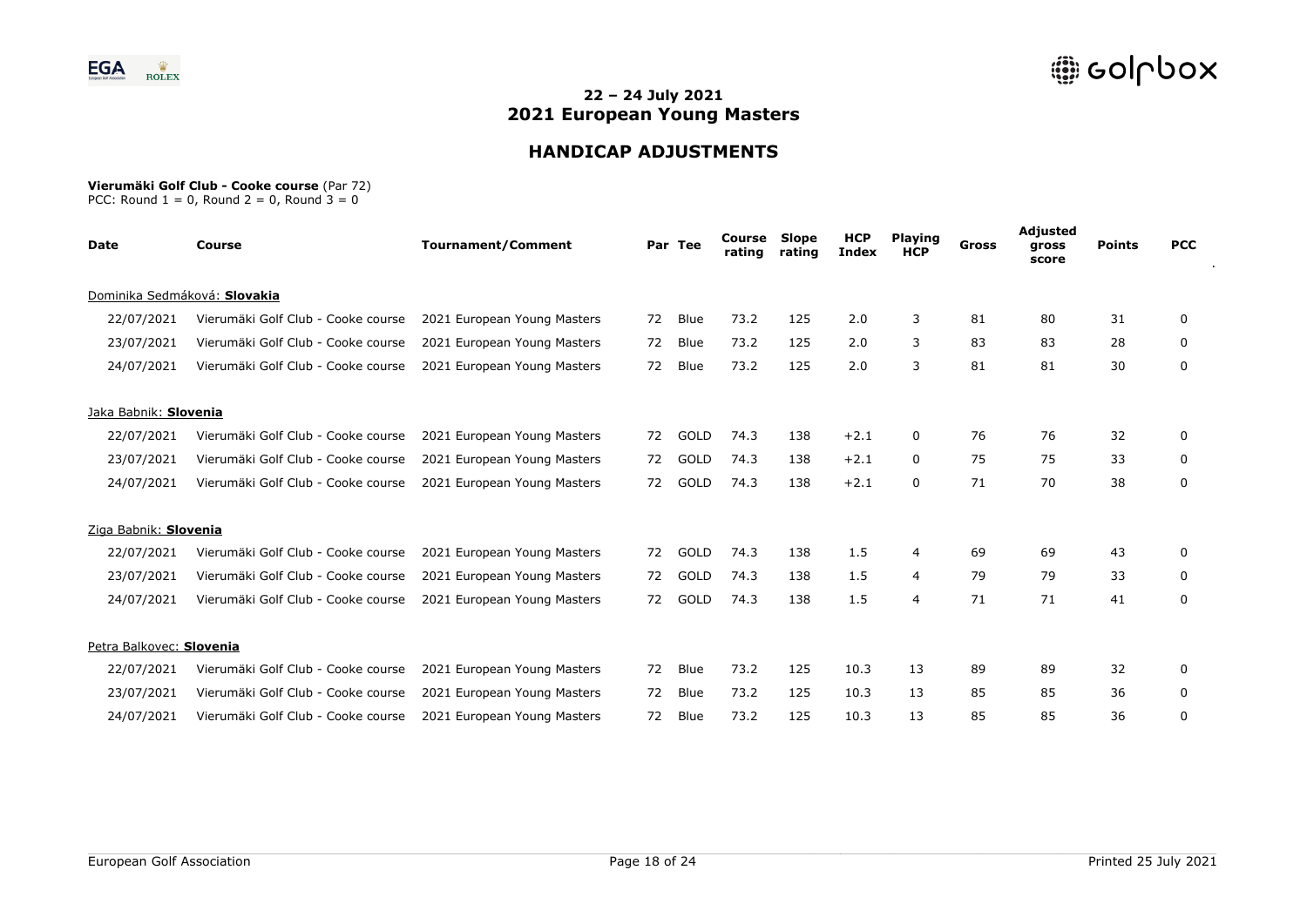

# **HANDICAP ADJUSTMENTS**

#### **Vierumäki Golf Club - Cooke course** (Par 72)

| <b>Date</b>            | <b>Course</b>                      | <b>Tournament/Comment</b>   |    | Par Tee | Course<br>rating | Slope<br>rating | <b>HCP</b><br><b>Index</b> | <b>Playing</b><br><b>HCP</b> | Gross | Adjusted<br>gross<br>score | <b>Points</b> | <b>PCC</b> |
|------------------------|------------------------------------|-----------------------------|----|---------|------------------|-----------------|----------------------------|------------------------------|-------|----------------------------|---------------|------------|
| Ester Polak: Slovenia  |                                    |                             |    |         |                  |                 |                            |                              |       |                            |               |            |
| 22/07/2021             | Vierumäki Golf Club - Cooke course | 2021 European Young Masters | 72 | Blue    | 73.2             | 125             | 7.5                        | 9                            | 89    | 87                         | 30            | 0          |
| 23/07/2021             | Vierumäki Golf Club - Cooke course | 2021 European Young Masters | 72 | Blue    | 73.2             | 125             | 7.5                        | 9                            | 85    | 85                         | 32            | 0          |
| 24/07/2021             | Vierumäki Golf Club - Cooke course | 2021 European Young Masters | 72 | Blue    | 73.2             | 125             | 7.5                        | 9                            | 81    | 81                         | 36            | 0          |
| Sergio Jimenez: Spain  |                                    |                             |    |         |                  |                 |                            |                              |       |                            |               |            |
| 22/07/2021             | Vierumäki Golf Club - Cooke course | 2021 European Young Masters | 72 | GOLD    | 74.3             | 138             | $+3.1$                     | -1                           | 76    | 76                         | 31            | 0          |
| 23/07/2021             | Vierumäki Golf Club - Cooke course | 2021 European Young Masters | 72 | GOLD    | 74.3             | 138             | $+3.1$                     | $-1$                         | 76    | 76                         | 31            | 0          |
| 24/07/2021             | Vierumäki Golf Club - Cooke course | 2021 European Young Masters | 72 | GOLD    | 74.3             | 138             | $+3.1$                     | $-1$                         | 70    | 70                         | 37            | 0          |
| Paula Martin: Spain    |                                    |                             |    |         |                  |                 |                            |                              |       |                            |               |            |
| 22/07/2021             | Vierumäki Golf Club - Cooke course | 2021 European Young Masters | 72 | Blue    | 73.2             | 125             | $+4.0$                     | $-3$                         | 70    | 70                         | 35            | 0          |
| 23/07/2021             | Vierumäki Golf Club - Cooke course | 2021 European Young Masters | 72 | Blue    | 73.2             | 125             | $+4.0$                     | $-3$                         | 71    | 71                         | 34            | 0          |
| 24/07/2021             | Vierumäki Golf Club - Cooke course | 2021 European Young Masters | 72 | Blue    | 73.2             | 125             | $+4.0$                     | $-3$                         | 70    | 70                         | 35            | 0          |
| Andrea Revuelta: Spain |                                    |                             |    |         |                  |                 |                            |                              |       |                            |               |            |
| 22/07/2021             | Vierumäki Golf Club - Cooke course | 2021 European Young Masters | 72 | Blue    | 73.2             | 125             | $+3.3$                     | $-2$                         | 84    | 83                         | 23            | 0          |
| 23/07/2021             | Vierumäki Golf Club - Cooke course | 2021 European Young Masters | 72 | Blue    | 73.2             | 125             | $+3.3$                     | $-2$                         | 73    | 73                         | 33            | 0          |
| 24/07/2021             | Vierumäki Golf Club - Cooke course | 2021 European Young Masters | 72 | Blue    | 73.2             | 125             | $+3.3$                     | -2                           | 72    | 72                         | 34            | 0          |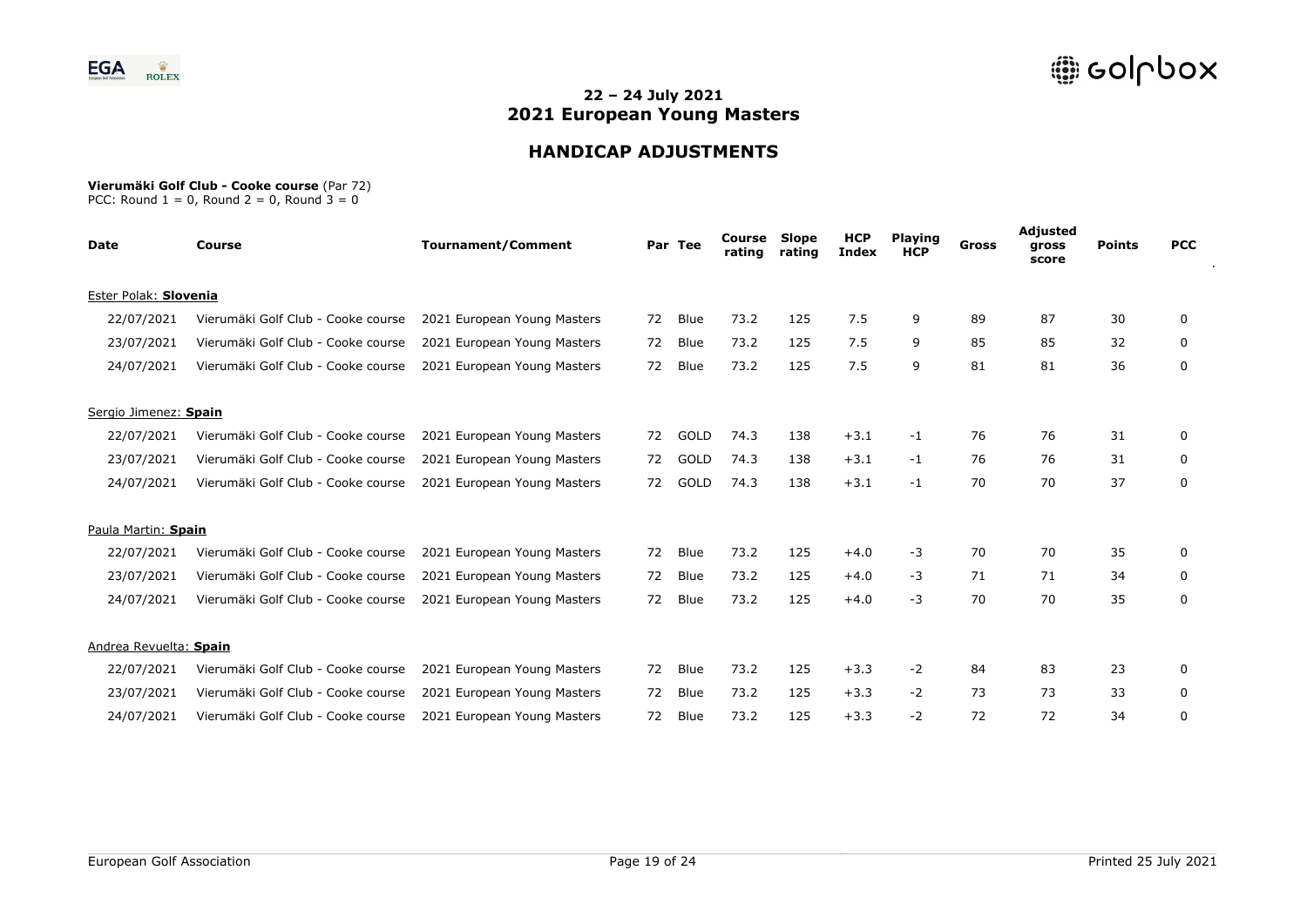

# **HANDICAP ADJUSTMENTS**

#### **Vierumäki Golf Club - Cooke course** (Par 72)

| <b>Date</b>             | <b>Course</b>                                | <b>Tournament/Comment</b>   |    | Par Tee     | Course<br>rating | Slope<br>rating | <b>HCP</b><br><b>Index</b> | <b>Playing</b><br><b>HCP</b> | Gross | Adjusted<br>gross<br>score | <b>Points</b> | <b>PCC</b>   |
|-------------------------|----------------------------------------------|-----------------------------|----|-------------|------------------|-----------------|----------------------------|------------------------------|-------|----------------------------|---------------|--------------|
| Jorge Siyuan Hao: Spain |                                              |                             |    |             |                  |                 |                            |                              |       |                            |               |              |
| 22/07/2021              | Vierumäki Golf Club - Cooke course           | 2021 European Young Masters | 72 | <b>GOLD</b> | 74.3             | 138             | $+4.2$                     | $-3$                         | 67    | 67                         | 38            | 0            |
| 23/07/2021              | Vierumäki Golf Club - Cooke course           | 2021 European Young Masters | 72 | GOLD        | 74.3             | 138             | $+4.2$                     | -3                           | 70    | 70                         | 35            | 0            |
| 24/07/2021              | Vierumäki Golf Club - Cooke course           | 2021 European Young Masters | 72 | <b>GOLD</b> | 74.3             | 138             | $+4.2$                     | $-3$                         | 70    | 70                         | 35            | 0            |
|                         | Alexandra Berglund: Sweden (050118-007)      |                             |    |             |                  |                 |                            |                              |       |                            |               |              |
| 22/07/2021              | Vierumäki Golf Club - Cooke course           | 2021 European Young Masters | 72 | Blue        | 73.2             | 125             | $+1.7$                     | $-1$                         | 81    | 81                         | 26            | 0            |
| 23/07/2021              | Vierumäki Golf Club - Cooke course           | 2021 European Young Masters | 72 | Blue        | 73.2             | 125             | $+1.7$                     | $-1$                         | 76    | 76                         | 31            | 0            |
| 24/07/2021              | Vierumäki Golf Club - Cooke course           | 2021 European Young Masters | 72 | Blue        | 73.2             | 125             | $+1.7$                     | $-1$                         | 75    | 75                         | 32            | 0            |
|                         | Filip Fahlberg-Johnsson: Sweden (051112-004) |                             |    |             |                  |                 |                            |                              |       |                            |               |              |
| 22/07/2021              | Vierumäki Golf Club - Cooke course           | 2021 European Young Masters | 72 | <b>GOLD</b> | 74.3             | 138             | $+4.3$                     | -3                           | 73    | 73                         | 32            | $\mathbf{0}$ |
| 23/07/2021              | Vierumäki Golf Club - Cooke course           | 2021 European Young Masters | 72 | GOLD        | 74.3             | 138             | $+4.3$                     | $-3$                         | 75    | 75                         | 30            | 0            |
| 24/07/2021              | Vierumäki Golf Club - Cooke course           | 2021 European Young Masters | 72 | GOLD        | 74.3             | 138             | $+4.3$                     | $-3$                         | 70    | 70                         | 35            | 0            |
|                         | Ida Lindqvist: Sweden (050801-011)           |                             |    |             |                  |                 |                            |                              |       |                            |               |              |
| 22/07/2021              | Vierumäki Golf Club - Cooke course           | 2021 European Young Masters | 72 | Blue        | 73.2             | 125             | $+1.8$                     | -1                           | 76    | 76                         | 31            | 0            |
| 23/07/2021              | Vierumäki Golf Club - Cooke course           | 2021 European Young Masters | 72 | Blue        | 73.2             | 125             | $+1.8$                     | $-1$                         | 74    | 74                         | 33            | 0            |
| 24/07/2021              | Vierumäki Golf Club - Cooke course           | 2021 European Young Masters | 72 | Blue        | 73.2             | 125             | $+1.8$                     | -1                           | 71    | 71                         | 36            | 0            |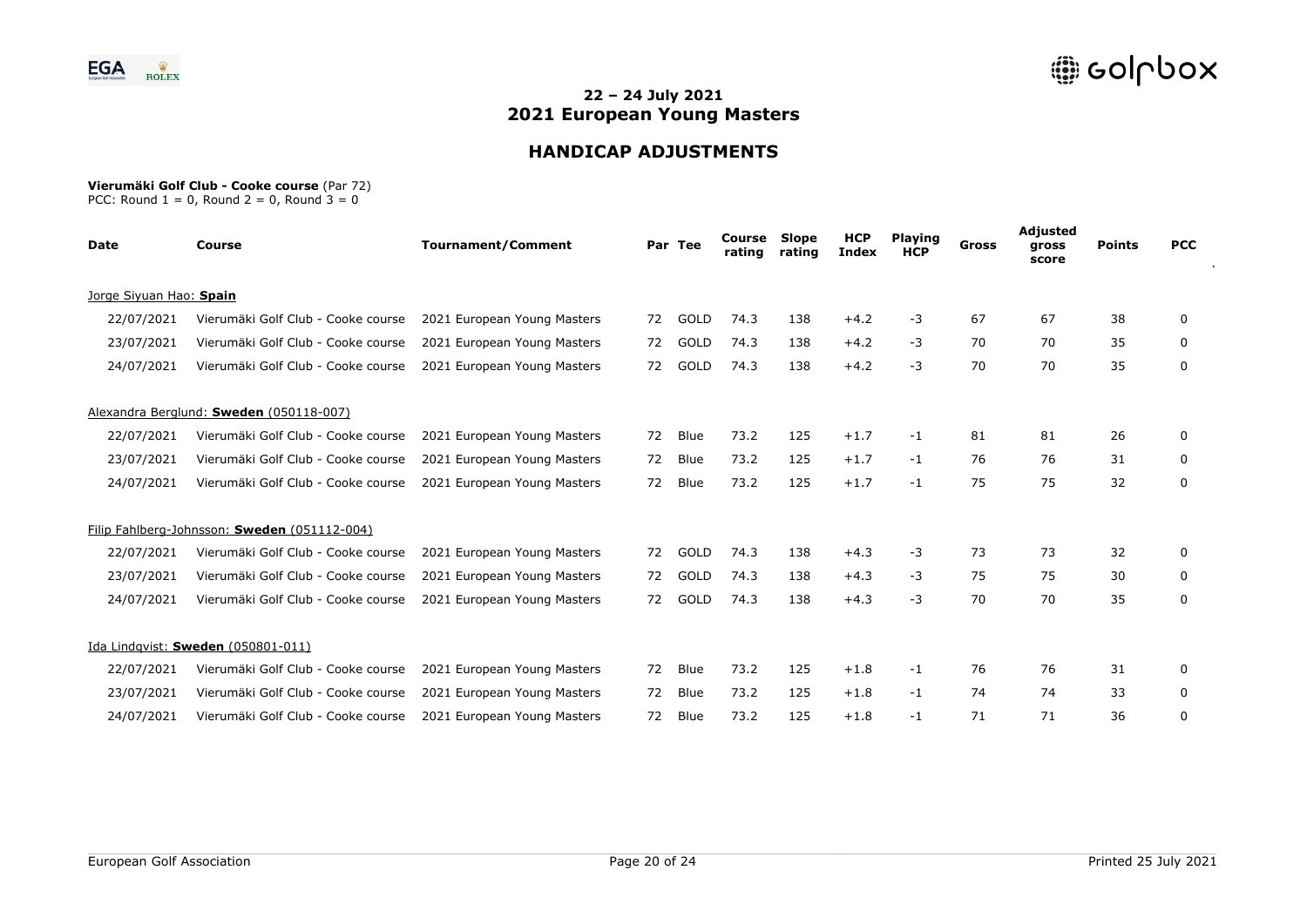

# **HANDICAP ADJUSTMENTS**

#### **Vierumäki Golf Club - Cooke course** (Par 72)

| Date       | Course                                   | <b>Tournament/Comment</b>   |    | Par Tee     | Course<br>rating | Slope<br>rating | <b>HCP</b><br><b>Index</b> | <b>Playing</b><br><b>HCP</b> | Gross | Adjusted<br>gross<br>score | <b>Points</b> | <b>PCC</b>   |
|------------|------------------------------------------|-----------------------------|----|-------------|------------------|-----------------|----------------------------|------------------------------|-------|----------------------------|---------------|--------------|
|            | William Wistrand: Sweden (050615-001)    |                             |    |             |                  |                 |                            |                              |       |                            |               |              |
| 22/07/2021 | Vierumäki Golf Club - Cooke course       | 2021 European Young Masters | 72 | GOLD        | 74.3             | 138             | $+2.5$                     | -1                           | 73    | 73                         | 34            | 0            |
| 23/07/2021 | Vierumäki Golf Club - Cooke course       | 2021 European Young Masters | 72 | GOLD        | 74.3             | 138             | $+2.5$                     | $-1$                         | 75    | 75                         | 32            | 0            |
| 24/07/2021 | Vierumäki Golf Club - Cooke course       | 2021 European Young Masters | 72 | GOLD        | 74.3             | 138             | $+2.5$                     | $-1$                         | 71    | 71                         | 36            | 0            |
|            | Anaïs Arafi: Switzerland (10-170217)     |                             |    |             |                  |                 |                            |                              |       |                            |               |              |
| 22/07/2021 | Vierumäki Golf Club - Cooke course       | 2021 European Young Masters | 72 | Blue        | 73.2             | 125             | $+0.3$                     | 1                            | 76    | 76                         | 33            | 0            |
| 23/07/2021 | Vierumäki Golf Club - Cooke course       | 2021 European Young Masters | 72 | Blue        | 73.2             | 125             | $+0.3$                     | $\mathbf{1}$                 | 72    | 72                         | 37            | 0            |
| 24/07/2021 | Vierumäki Golf Club - Cooke course       | 2021 European Young Masters | 72 | <b>Blue</b> | 73.2             | 125             | $+0.7$                     | 0                            | 73    | 73                         | 35            | 0            |
|            | Alexander Brand: Switzerland (84-133608) |                             |    |             |                  |                 |                            |                              |       |                            |               |              |
| 22/07/2021 | Vierumäki Golf Club - Cooke course       | 2021 European Young Masters | 72 | GOLD        | 74.3             | 138             | $+0.9$                     | 1                            | 73    | 73                         | 36            | $\mathbf{0}$ |
| 23/07/2021 | Vierumäki Golf Club - Cooke course       | 2021 European Young Masters | 72 | GOLD        | 74.3             | 138             | $+1.1$                     | $\mathbf{1}$                 | 72    | 72                         | 37            | 0            |
| 24/07/2021 | Vierumäki Golf Club - Cooke course       | 2021 European Young Masters | 72 | GOLD        | 74.3             | 138             | $+1.3$                     | 1                            | 78    | 77                         | 32            | 0            |
|            | Marc Keller: Switzerland (31-8152)       |                             |    |             |                  |                 |                            |                              |       |                            |               |              |
| 22/07/2021 | Vierumäki Golf Club - Cooke course       | 2021 European Young Masters | 72 | GOLD        | 74.3             | 138             | $+3.8$                     | $-2$                         | 72    | 72                         | 34            | 0            |
| 23/07/2021 | Vierumäki Golf Club - Cooke course       | 2021 European Young Masters | 72 | GOLD        | 74.3             | 138             | $+3.8$                     | $-2$                         | 79    | 77                         | 29            | 0            |
| 24/07/2021 | Vierumäki Golf Club - Cooke course       | 2021 European Young Masters | 72 | GOLD        | 74.3             | 138             | $+3.8$                     | $-2$                         | 74    | 74                         | 32            | 0            |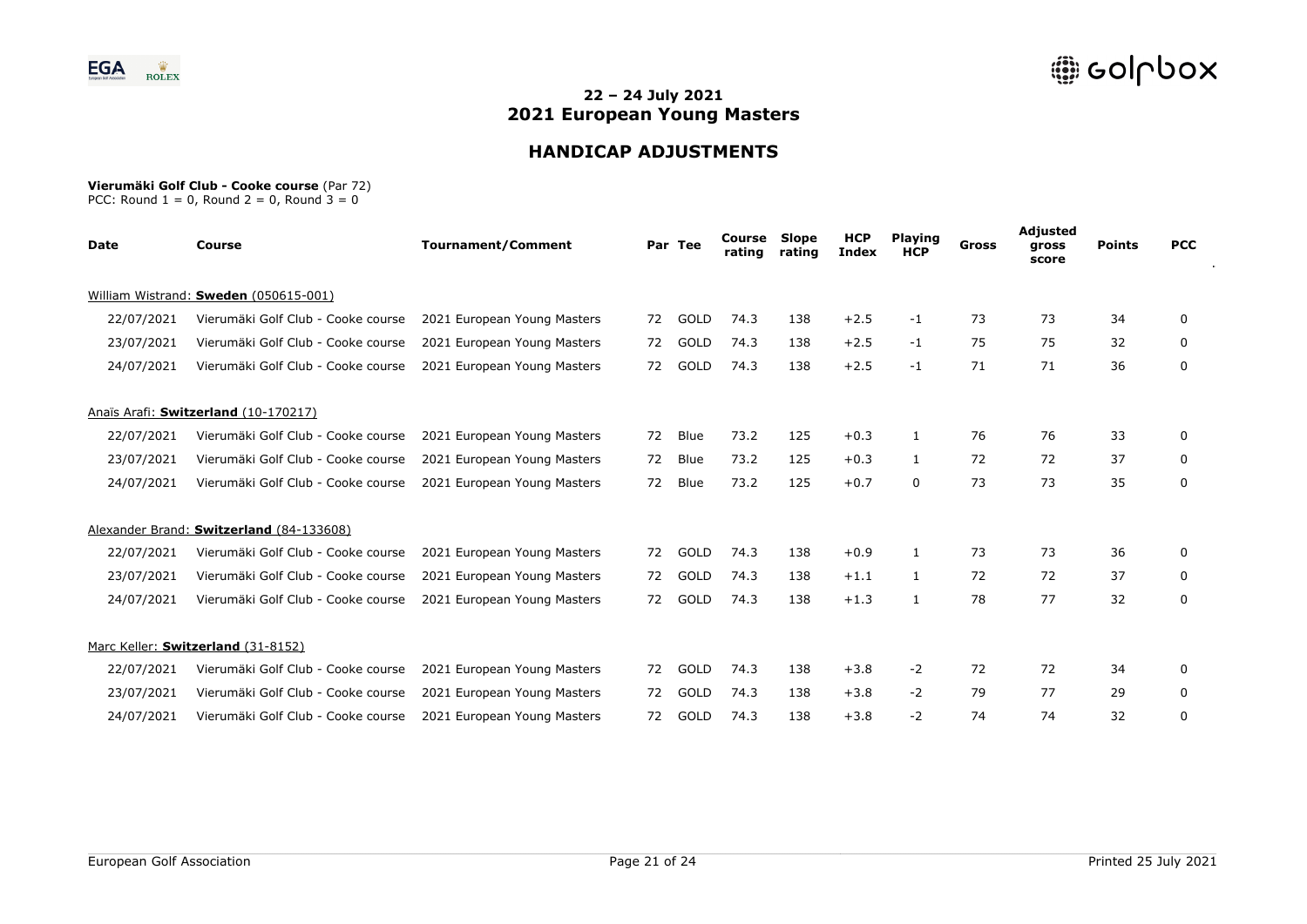

# **HANDICAP ADJUSTMENTS**

#### **Vierumäki Golf Club - Cooke course** (Par 72)

| <b>Date</b>                  | <b>Course</b>                         | <b>Tournament/Comment</b>   |    | Par Tee     | Course<br>rating | Slope<br>rating | <b>HCP</b><br><b>Index</b> | <b>Playing</b><br><b>HCP</b> | Gross | Adjusted<br>gross<br>score | <b>Points</b> | <b>PCC</b> |
|------------------------------|---------------------------------------|-----------------------------|----|-------------|------------------|-----------------|----------------------------|------------------------------|-------|----------------------------|---------------|------------|
|                              | Sarah Uebelhart: Switzerland (40-471) |                             |    |             |                  |                 |                            |                              |       |                            |               |            |
| 22/07/2021                   | Vierumäki Golf Club - Cooke course    | 2021 European Young Masters | 72 | Blue        | 73.2             | 125             | $+0.4$                     | 1                            | 78    | 78                         | 31            | 0          |
| 23/07/2021                   | Vierumäki Golf Club - Cooke course    | 2021 European Young Masters | 72 | Blue        | 73.2             | 125             | 0.3                        | $\overline{2}$               | 77    | 77                         | 33            | 0          |
| 24/07/2021                   | Vierumäki Golf Club - Cooke course    | 2021 European Young Masters | 72 | Blue        | 73.2             | 125             | 0.3                        | $\overline{2}$               | 73    | 73                         | 37            | 0          |
| Loran Appel: The Netherlands |                                       |                             |    |             |                  |                 |                            |                              |       |                            |               |            |
| 22/07/2021                   | Vierumäki Golf Club - Cooke course    | 2021 European Young Masters | 72 | <b>GOLD</b> | 74.3             | 138             | $+2.2$                     | 0                            | 76    | 75                         | 33            | 0          |
| 23/07/2021                   | Vierumäki Golf Club - Cooke course    | 2021 European Young Masters | 72 | <b>GOLD</b> | 74.3             | 138             | $+2.2$                     | 0                            | 74    | 74                         | 34            | 0          |
| 24/07/2021                   | Vierumäki Golf Club - Cooke course    | 2021 European Young Masters | 72 | <b>GOLD</b> | 74.3             | 138             | $+2.2$                     | 0                            | 76    | 76                         | 32            | 0          |
|                              | Rosanne Boere: The Netherlands        |                             |    |             |                  |                 |                            |                              |       |                            |               |            |
| 22/07/2021                   | Vierumäki Golf Club - Cooke course    | 2021 European Young Masters | 72 | Blue        | 73.2             | 125             | $+2.4$                     | $-1$                         | 77    | 77                         | 30            | 0          |
| 23/07/2021                   | Vierumäki Golf Club - Cooke course    | 2021 European Young Masters | 72 | Blue        | 73.2             | 125             | $+2.4$                     | $-1$                         | 74    | 74                         | 33            | 0          |
| 24/07/2021                   | Vierumäki Golf Club - Cooke course    | 2021 European Young Masters | 72 | Blue        | 73.2             | 125             | $+2.4$                     | $-1$                         | 71    | 71                         | 36            | 0          |
|                              | Kayden Chang: The Netherlands         |                             |    |             |                  |                 |                            |                              |       |                            |               |            |
| 22/07/2021                   | Vierumäki Golf Club - Cooke course    | 2021 European Young Masters | 72 | GOLD        | 74.3             | 138             | $+2.5$                     | -1                           | 80    | 80                         | 27            | 0          |
| 23/07/2021                   | Vierumäki Golf Club - Cooke course    | 2021 European Young Masters | 72 | GOLD        | 74.3             | 138             | $+2.5$                     | $-1$                         | 78    | 78                         | 29            | 0          |
| 24/07/2021                   | Vierumäki Golf Club - Cooke course    | 2021 European Young Masters | 72 | GOLD        | 74.3             | 138             | $+2.5$                     | -1                           | 74    | 74                         | 33            | 0          |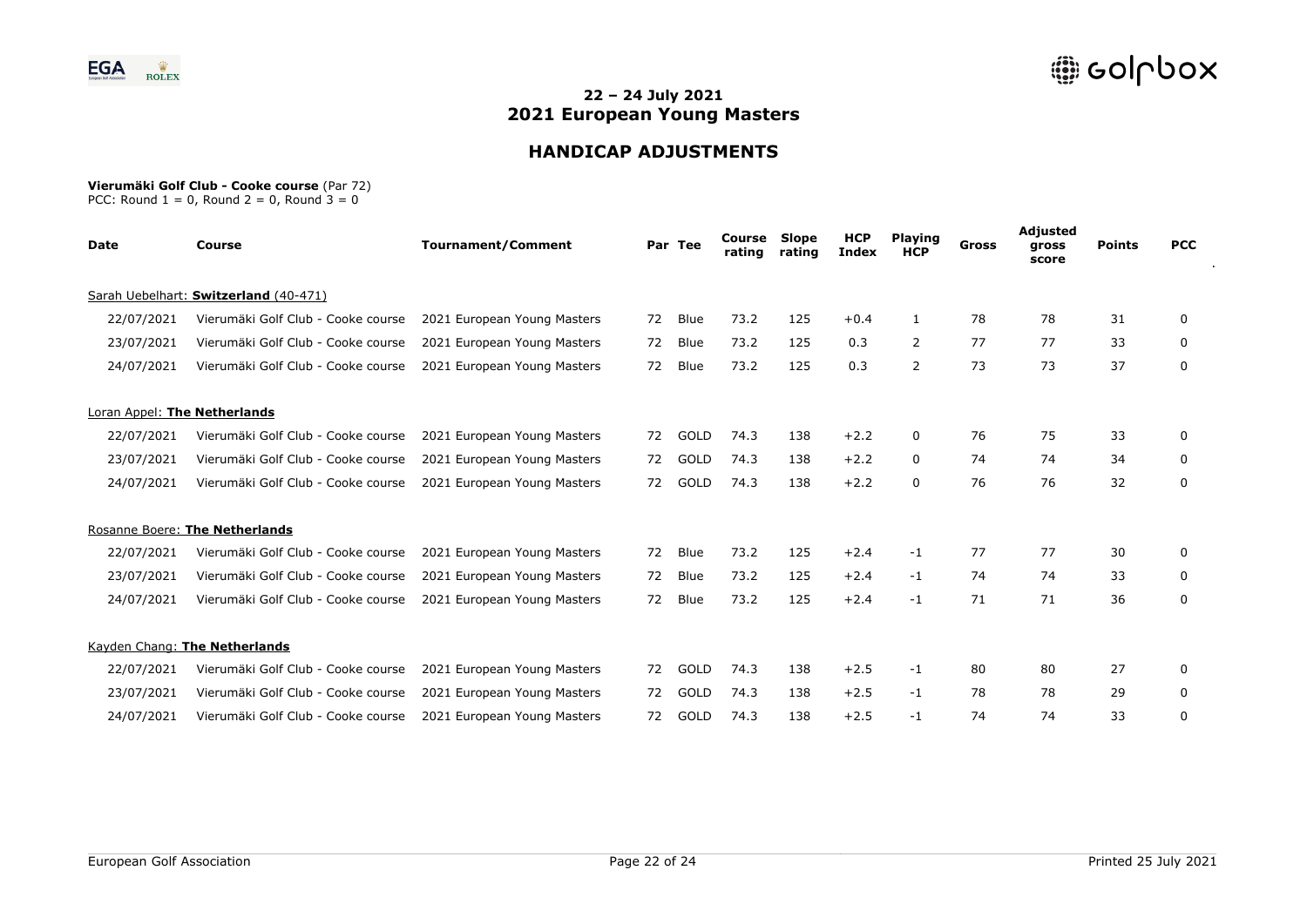

# **HANDICAP ADJUSTMENTS**

#### **Vierumäki Golf Club - Cooke course** (Par 72)

| Date                        | <b>Course</b>                      | <b>Tournament/Comment</b>   |    | Par Tee     | Course<br>rating | Slope<br>rating | <b>HCP</b><br><b>Index</b> | <b>Playing</b><br><b>HCP</b> | Gross | Adjusted<br>gross<br>score | <b>Points</b> | <b>PCC</b> |
|-----------------------------|------------------------------------|-----------------------------|----|-------------|------------------|-----------------|----------------------------|------------------------------|-------|----------------------------|---------------|------------|
|                             | Fleur van Beek: The Netherlands    |                             |    |             |                  |                 |                            |                              |       |                            |               |            |
| 22/07/2021                  | Vierumäki Golf Club - Cooke course | 2021 European Young Masters | 72 | Blue        | 73.2             | 125             | $+1.4$                     | 0                            | 73    | 73                         | 35            | 0          |
| 23/07/2021                  | Vierumäki Golf Club - Cooke course | 2021 European Young Masters | 72 | Blue        | 73.2             | 125             | $+1.4$                     | 0                            | 70    | 70                         | 38            | 0          |
| 24/07/2021                  | Vierumäki Golf Club - Cooke course | 2021 European Young Masters | 72 | Blue        | 73.2             | 125             | $+1.4$                     | 0                            | 75    | 75                         | 33            | 0          |
| Ali Berk Berker: Turkey     |                                    |                             |    |             |                  |                 |                            |                              |       |                            |               |            |
| 22/07/2021                  | Vierumäki Golf Club - Cooke course | 2021 European Young Masters | 72 | GOLD        | 74.3             | 138             | $+1.6$                     | 0                            | 71    | 71                         | 37            | 0          |
| 23/07/2021                  | Vierumäki Golf Club - Cooke course | 2021 European Young Masters | 72 | GOLD        | 74.3             | 138             | $+1.6$                     | 0                            | 80    | 78                         | 30            | 0          |
| 24/07/2021                  | Vierumäki Golf Club - Cooke course | 2021 European Young Masters | 72 | GOLD        | 74.3             | 138             | $+1.6$                     | 0                            | 69    | 69                         | 39            | 0          |
| Can Gurdenli: Turkey        |                                    |                             |    |             |                  |                 |                            |                              |       |                            |               |            |
| 22/07/2021                  | Vierumäki Golf Club - Cooke course | 2021 European Young Masters | 72 | GOLD        | 74.3             | 138             | $+2.3$                     | $-1$                         | 71    | 70                         | 37            | 0          |
| 23/07/2021                  | Vierumäki Golf Club - Cooke course | 2021 European Young Masters | 72 | GOLD        | 74.3             | 138             | $+2.3$                     | $-1$                         | 73    | 73                         | 34            | 0          |
| 24/07/2021                  | Vierumäki Golf Club - Cooke course | 2021 European Young Masters | 72 | GOLD        | 74.3             | 138             | $+2.3$                     | $-1$                         | 69    | 69                         | 38            | 0          |
| Solmaz Mira Icgoren: Turkey |                                    |                             |    |             |                  |                 |                            |                              |       |                            |               |            |
| 22/07/2021                  | Vierumäki Golf Club - Cooke course | 2021 European Young Masters | 72 | <b>Blue</b> | 73.2             | 125             | 5.2                        | $\overline{7}$               | 78    | 78                         | 37            | 0          |
| 23/07/2021                  | Vierumäki Golf Club - Cooke course | 2021 European Young Masters | 72 | Blue        | 73.2             | 125             | 5.2                        | 7                            | 82    | 82                         | 33            | 0          |
| 24/07/2021                  | Vierumäki Golf Club - Cooke course | 2021 European Young Masters | 72 | Blue        | 73.2             | 125             | 5.2                        | 7                            | 88    | 88                         | 27            | 0          |